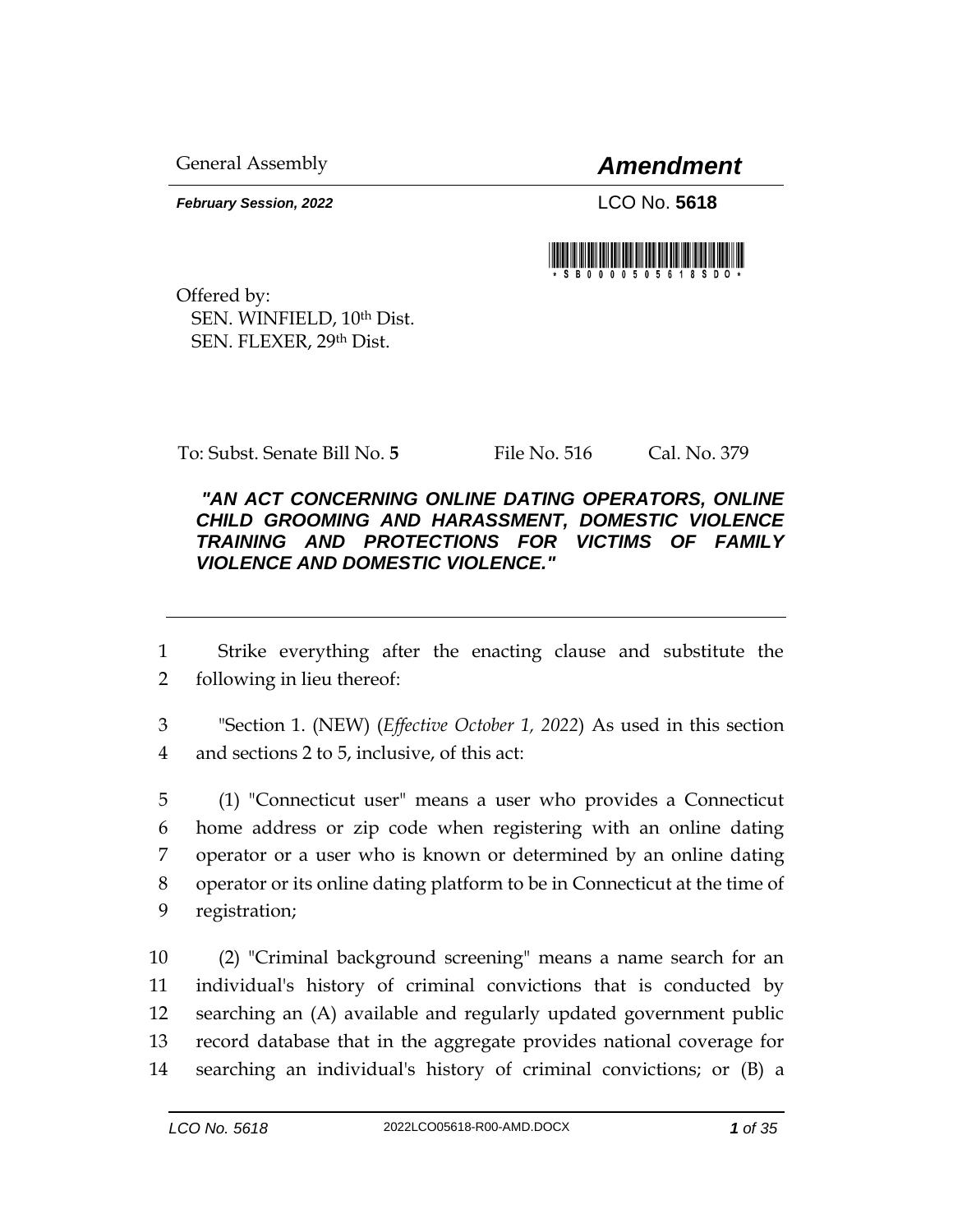| 15                                     | regularly updated database maintained by a private vendor that                                                                                                                                                                                                                                                                                                                                                                                  |
|----------------------------------------|-------------------------------------------------------------------------------------------------------------------------------------------------------------------------------------------------------------------------------------------------------------------------------------------------------------------------------------------------------------------------------------------------------------------------------------------------|
| 16                                     | provides national coverage for searching an individual's history of                                                                                                                                                                                                                                                                                                                                                                             |
| 17                                     | criminal convictions and sexual offender registries;                                                                                                                                                                                                                                                                                                                                                                                            |
| 18                                     | (3) "Criminal conviction" means a conviction for a crime in this state,                                                                                                                                                                                                                                                                                                                                                                         |
| 19                                     | another state, or under federal law;                                                                                                                                                                                                                                                                                                                                                                                                            |
| 20                                     | (4) "Online dating" means the act of using a digital service to initiate                                                                                                                                                                                                                                                                                                                                                                        |
| 21                                     | relationships with other individuals for the purpose of romance, sex or                                                                                                                                                                                                                                                                                                                                                                         |
| 22                                     | marriage;                                                                                                                                                                                                                                                                                                                                                                                                                                       |
| 23                                     | (5) "Online dating operator" means a person who operates a software                                                                                                                                                                                                                                                                                                                                                                             |
| 24                                     | application designed to facilitate online dating;                                                                                                                                                                                                                                                                                                                                                                                               |
| 25                                     | (6) "Online dating platform" means a digital service designed to allow                                                                                                                                                                                                                                                                                                                                                                          |
| 26                                     | users to interact through the Internet to participate in online dating; and                                                                                                                                                                                                                                                                                                                                                                     |
| 27                                     | (7) "User" means an individual who uses the online dating services of                                                                                                                                                                                                                                                                                                                                                                           |
| 28                                     | an online dating operator.                                                                                                                                                                                                                                                                                                                                                                                                                      |
| 29                                     | Sec. 2. (NEW) (Effective October 1, 2022) (a) An online dating operator                                                                                                                                                                                                                                                                                                                                                                         |
| 30                                     | that does not conduct a criminal background screening on each user                                                                                                                                                                                                                                                                                                                                                                              |
| 31                                     | shall, before permitting a Connecticut user to communicate through the                                                                                                                                                                                                                                                                                                                                                                          |
| 32                                     | online dating platform with another user, provide the Connecticut user                                                                                                                                                                                                                                                                                                                                                                          |
| 33                                     | with a clear and conspicuous notification that the online dating operator                                                                                                                                                                                                                                                                                                                                                                       |
| 34                                     | does not conduct a criminal background screening on each user.                                                                                                                                                                                                                                                                                                                                                                                  |
| 35<br>36<br>37<br>38<br>39<br>40<br>41 | (b) An online dating operator that offers services to residents of this<br>state and conducts a criminal background screening on each user shall,<br>before permitting a Connecticut user to communicate through the<br>platform with another user: (1) Provide to the Connecticut user with a<br>clear and conspicuous notification indicating that the online dating<br>operator conducts a criminal background screening on each user, which |
| 42<br>43<br>44                         | notification shall include a statement of whether the platform excludes<br>an individual who is identified as having a criminal conviction and a<br>statement that a criminal background screening may: (A) Be inaccurate<br>or incomplete; (B) give a user a false sense of security; and (C) be                                                                                                                                               |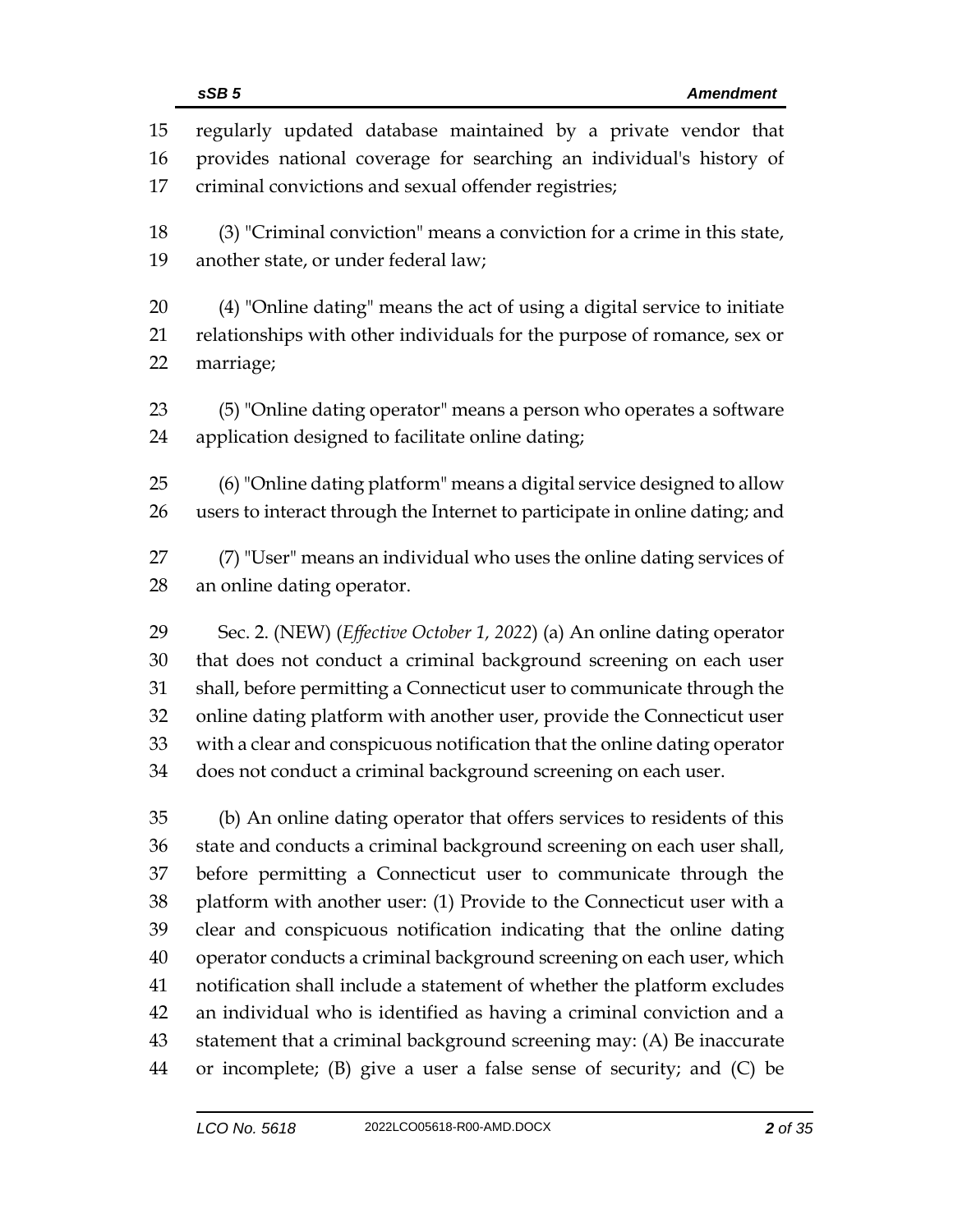circumvented by an individual who has a criminal history; and (2) include on the online dating platform a notification containing the information described in subdivision (1) of this subsection.

 Sec. 3. (NEW) (*Effective October 1, 2022*) (a) An online dating operator that offers services to residents of this state shall clearly and conspicuously provide a safety awareness notification on the online dating platform to all Connecticut users that includes a list of safety measures reasonably designed to increase awareness of safer online dating practices.

 (b) A safety awareness notification described in subsection (a) of this section shall include the following statements in substantially similar form:

 (1) "Use caution when communicating with a stranger who wants to meet you.";

 (2) "You should not include your last name, electronic mail address, home address, phone number or any other identifying information in your online dating profile or electronic mail messages or communications until you feel comfortable with the other user. Stop communicating with anyone who pressures you for personal or financial information or attempts in any way to coerce you into revealing such information.";

 (3) "If you choose to have a face-to-face meeting with another user who you met on the online dating platform, tell a family member or friend where you will be meeting and when you will return. You should not agree to be picked up at your home. Always provide your own transportation to and from your date and meet in a public place with many people around."; and

 (4) "Anyone who is able to commit identity theft can also falsify a dating profile."

Sec. 4. (NEW) (*Effective October 1, 2022*) An online dating operator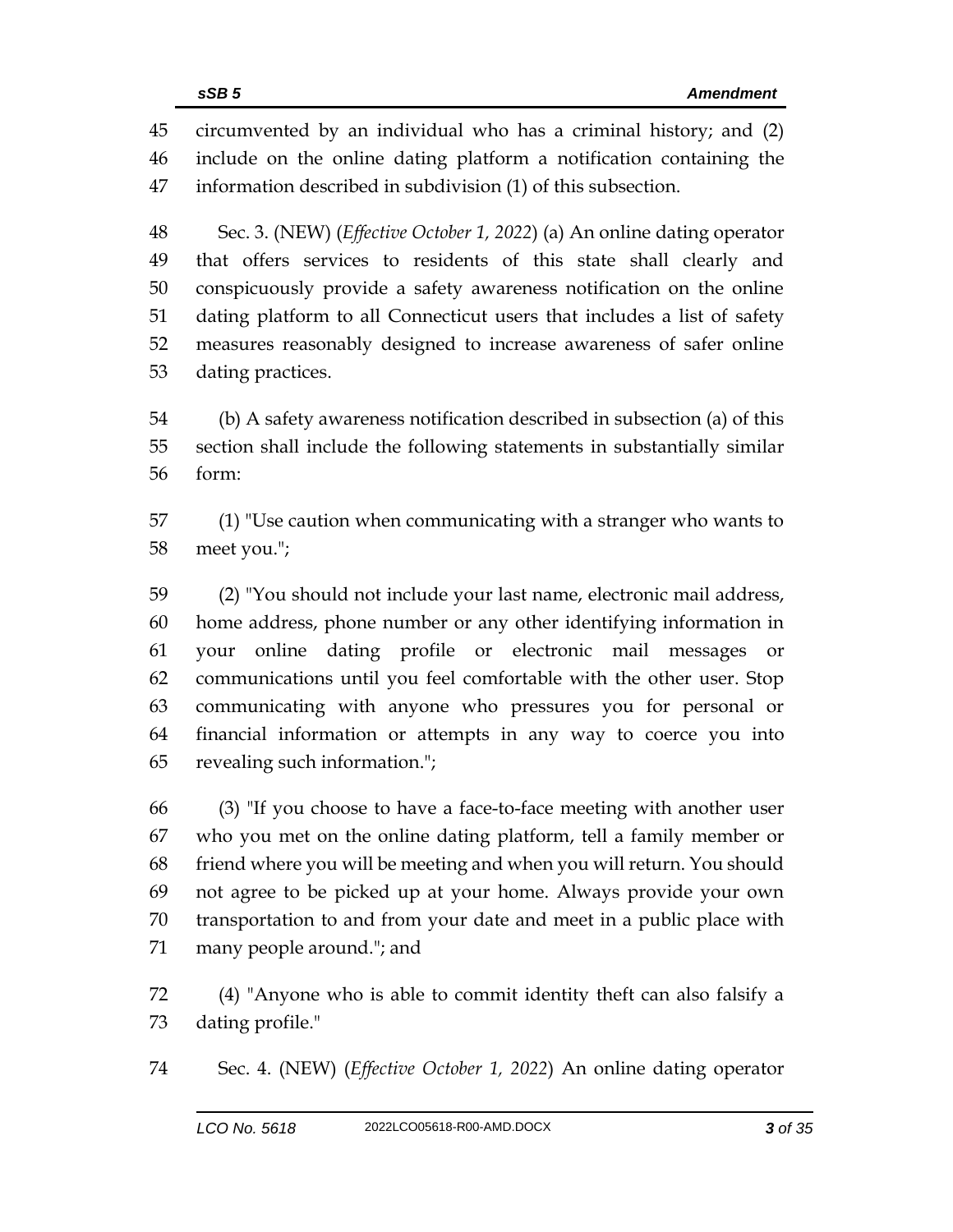providing the notifications required under sections 2 and 3 of this act shall provide such notification at the time a Connecticut user registers with the online dating operator by way of a communication, which may be in the form of electronic mail, text message, push notification, inbox message or in-product message. Such notifications may be provided in the same communication. The communication shall not address matters other than the criminal background screening notification and the safety awareness notification. In the event that the means of communication is character limited, the online dating operator may include the full content of the information by means of a link to a separate Internet web site, provided such Internet web site does not address matters other than the notifications required under sections 2 and 3 of this act.

 Sec. 5. (NEW) (*Effective October 1, 2022*) (a) The Department of Consumer Protection may issue fines of not more than twenty-five thousand dollars per violation, accept an offer in compromise, or take other actions permitted by the general statutes or the regulations of Connecticut state agencies if an online dating operator fails to comply with the provisions of sections 1 to 4, inclusive, of this act.

 (b) The Commissioner of Consumer Protection, or the commissioner's designee, may conduct investigations and hold hearings on any matter under the provisions of this section and sections 1 to 4, inclusive, of this act. The commissioner, or the commissioner's designee, may issue subpoenas, administer oaths, compel testimony and order the production of books, records and documents. If any person refuses to appear, to testify or to produce any book, record or document when so ordered, upon application of the commissioner or the commissioner's designee, a judge of the Superior Court may make such order as may be appropriate to aid in the enforcement of this section.

 (c) The Attorney General, at the request of the commissioner or the commissioner's designee, may apply in the name of the state to the Superior Court for an order temporarily or permanently restraining and enjoining any person from violating any provision of this section and sections 1 to 4, inclusive, of this act.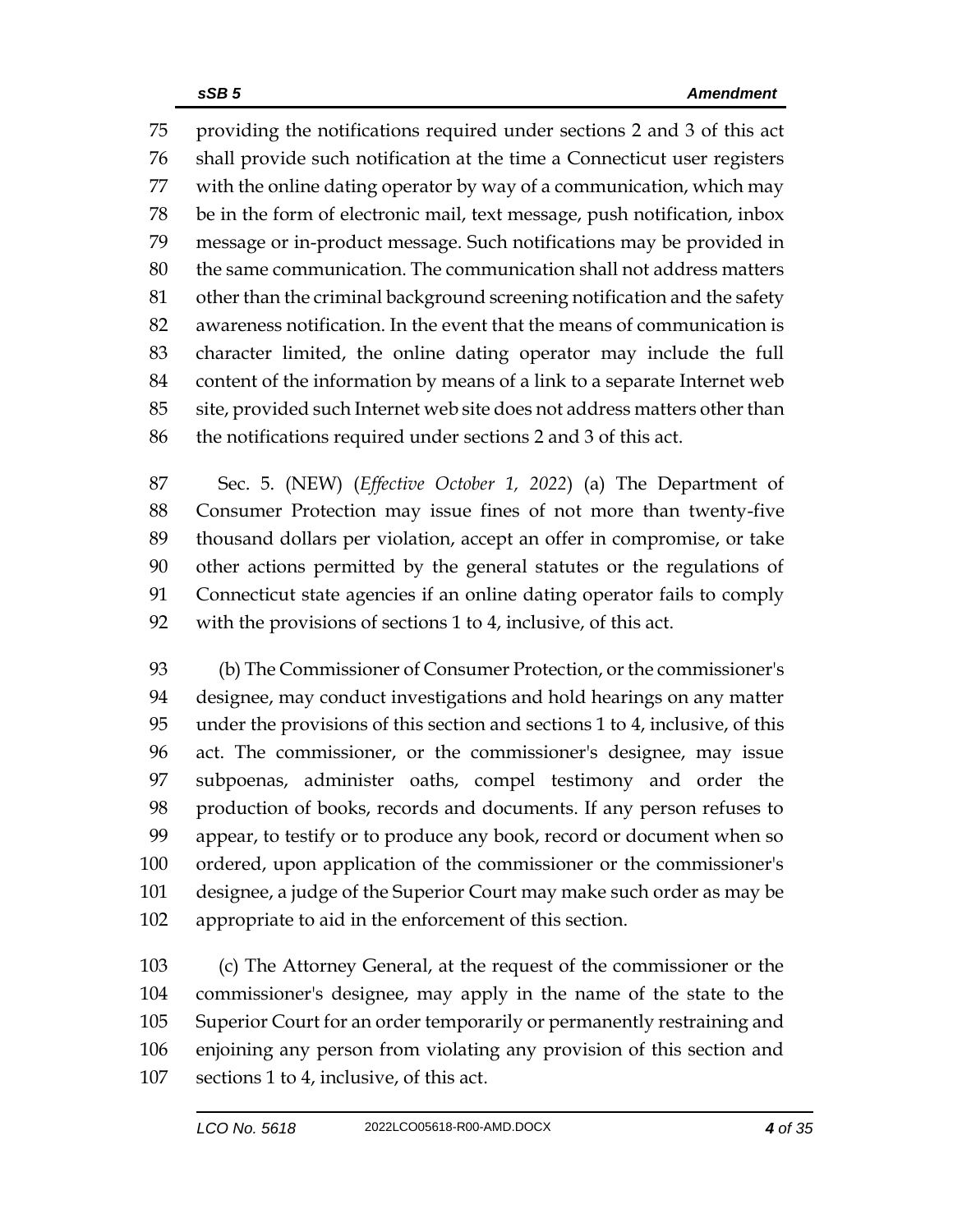Sec. 6. (*Effective from passage*) (a) There is established a working group to examine and develop recommendations regarding potential legislation to criminalize child grooming, including acts to persuade, coerce, induce or entice a minor for the purposes of: (1) Sexually exploiting the minor; (2) the creation of child pornography; (3) engaging the minor in prostitution; or (4) trafficking the minor.

 (b) The working group shall be comprised of: (1) An individual appointed by the president pro tempore of the Senate, who shall serve as the chairperson of the working group, (2) an individual appointed by the speaker of the House of Representatives, (3) an individual appointed by the minority leader of the Senate, (4) an individual appointed by the minority leader of the House of Representatives, (5) an individual appointed by the Senate chairperson of the joint standing committee of the General Assembly having cognizance of matters relating to the judiciary, (6) an individual appointed by the House chairperson of the 123 joint standing committee of the General Assembly having cognizance of matters relating to the judiciary, (7) an individual appointed by the Senate ranking member of the joint standing committee of the General Assembly having cognizance of matters relating to the judiciary, (8) an individual appointed by the House ranking member of the joint standing committee of the General Assembly having cognizance of matters relating to the judiciary, (9) the Chief Public Defender, or the Chief Public Defender's designee, and (10) the Chief State's Attorney, or the Chief State's Attorney's designee. Any member of the working group appointed under subdivisions (1) to (8), inclusive, of this subsection may be a member of the General Assembly.

 (c) All appointments to the working group shall be made not later than sixty days after the effective date of this section. The appointing authority shall provide a copy of such appointment to the administrator of the joint standing committee of the General Assembly having cognizance of matters relating to the judiciary not later than seven days after the date of the appointment.

(d) The chairperson of the working group shall schedule the first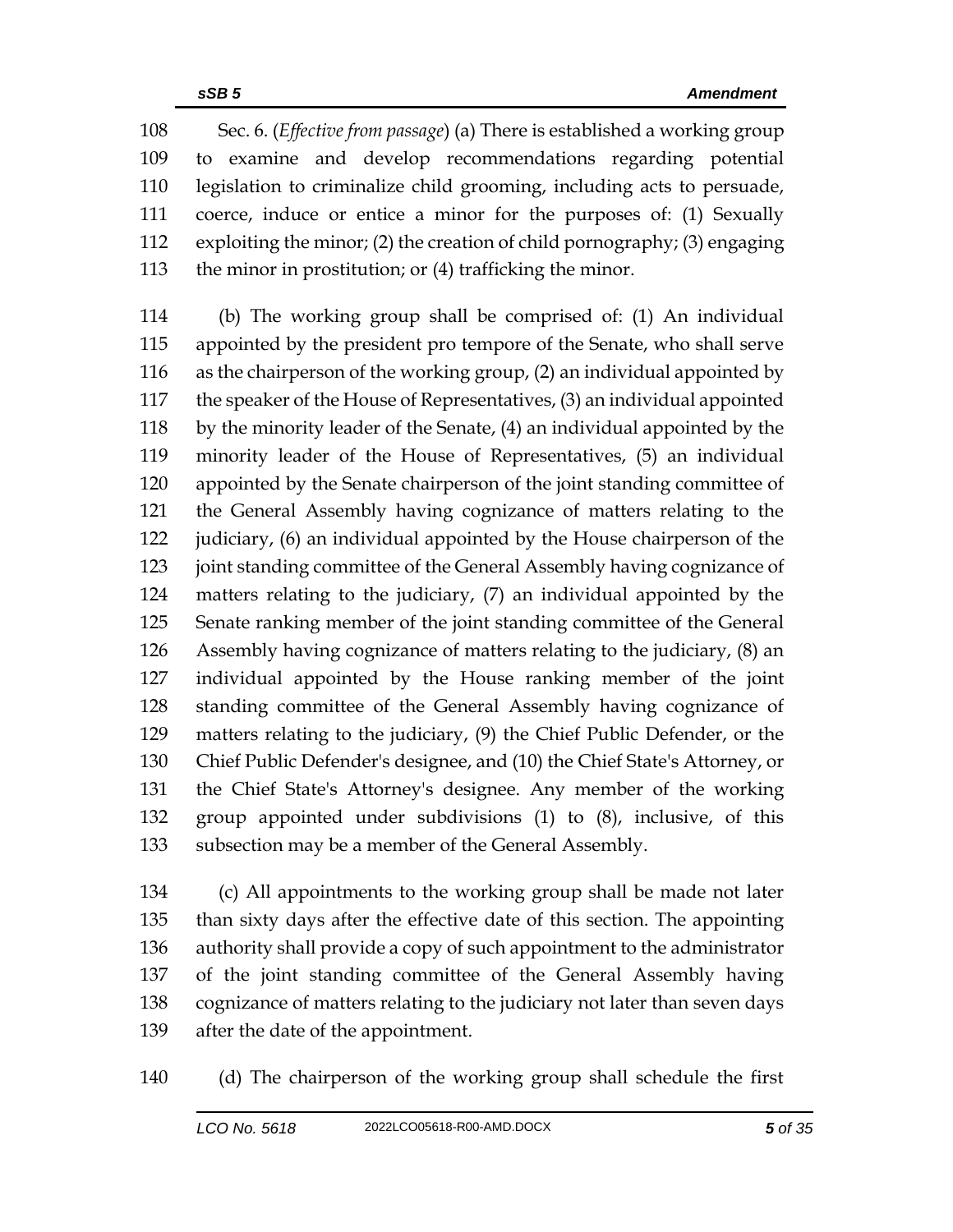meeting of the working group, which shall be held not later than ninety days after the effective date of this section.

 (e) On or before December 31, 2022, the working group shall report its recommendations, in accordance with the provisions of section 11-4a of the general statutes, to the joint standing committee of the General Assembly having cognizance of matters relating to the judiciary. The working group shall terminate on the date that it submits such report or December 31, 2022, whichever is later.

Sec. 7. (NEW) (*Effective July 1, 2022*) (a) As used in this section:

 (1) "Eligible entity" means any of the following located in this state: (A) A local or regional school district, (B) a historical society, (C) a tax- exempt entity registered with the office of the Secretary of the State, (D) a government agency, (E) a constituent unit of the state system of higher education, (F) a public library, or (G) any other entity operating under another entity described in this subdivision; and

 (2) "Online abuse" means the following acts, when conducted using any interactive computer service: (A) Speech or conduct motivated by hatred, prejudice or bigotry towards a person or group based on the person's actual or perceived religion, national origin, alienage, color, race, sex, gender identity or expression, sexual orientation or disability, (B) harassment, (C) stalking, (D) swatting, (E) doxing, or (F) an assault.

 (b) There is established a grant program to provide educational and training opportunities with the goal of preventing online abuse and informing individuals about identifying, reporting, responding to and avoiding online abuse. The grant program shall be administered by the Department of Emergency Services and Public Protection, in consultation with the State-Wide Hate Crimes Advisory Council, established under section 51-279f of the general statutes.

 (c) Not later than three months after receiving funds from the state 170 for any fiscal year, the administrator of the grant program shall issue a request for proposals from any eligible entity. Each response to the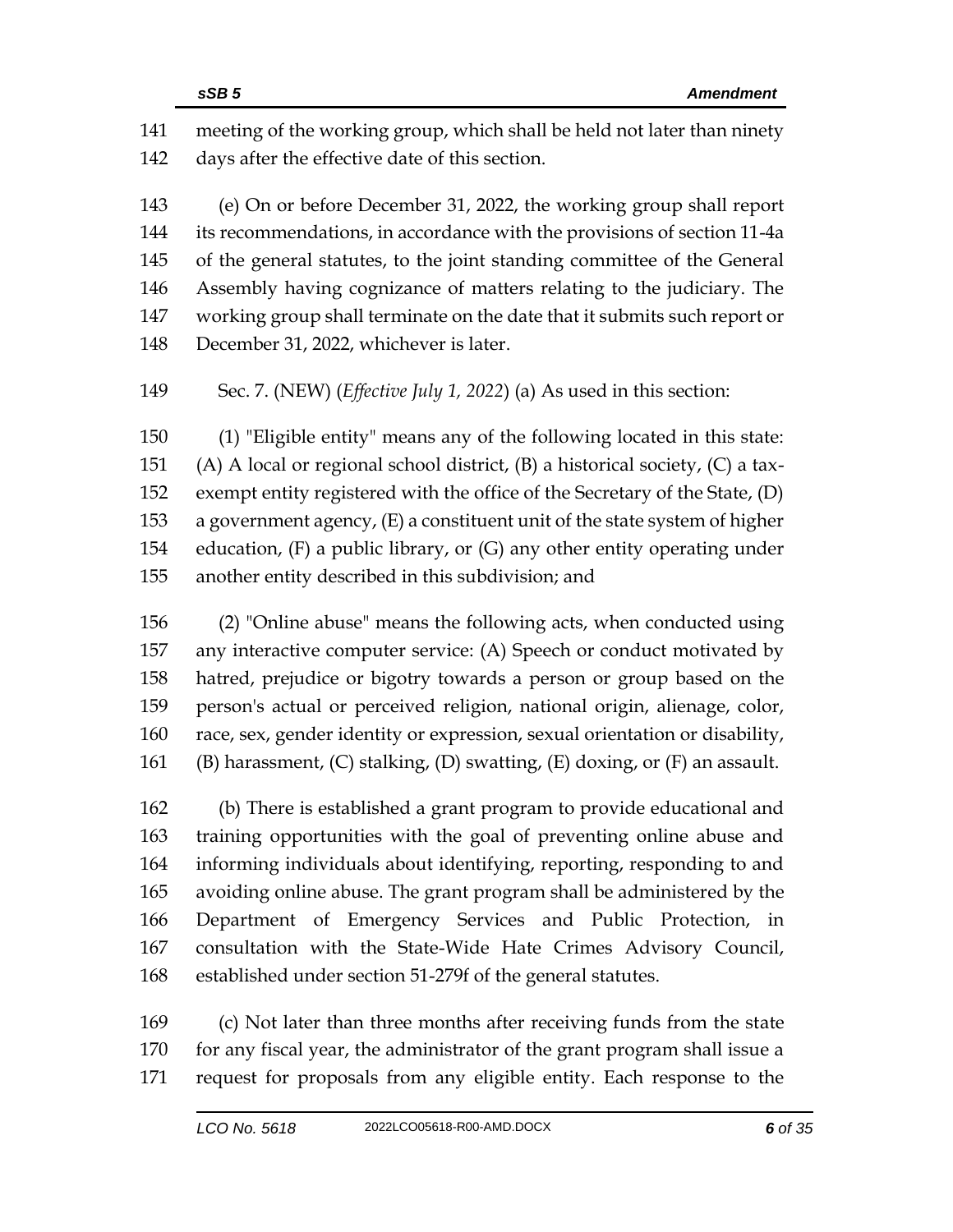request for proposals shall: Specify the types of online abuse that the entity proposes to address in accordance with the purposes of the program under subsection (b) of this section; the methods used to achieve the goals of the program; other specific goals of the eligible entity; the target audience of the training and information that the entity would provide; whether the eligible entity is replicating a program found to have a high likelihood of success as determined by a cost- benefit analysis appearing in a peer reviewed academic journal; and the amount, if any, of matching funds the eligible entity will contribute.

 (d) The department may award grants for any programming or service that prevents online abuse or furthers the other goals of the program under subsection (b) of this section, including training teachers or professionals within schools, archiving, public murals, curriculum development and marketing. Eligible entities may use the funds awarded under this subsection collectively, including regionally, through coordinated efforts and conferences that achieve the goals of the program.

 (e) The department may only award a grant to an eligible entity in an amount not to exceed thirty thousand dollars during any fiscal year.

 Sec. 8. Section 46a-51 of the 2022 supplement to the general statutes is repealed and the following is substituted in lieu thereof (*Effective October 1, 2022*):

As used in section 4a-60a and this chapter:

 (1) "Blind" refers to an individual whose central visual acuity does not exceed 20/200 in the better eye with correcting lenses, or whose visual acuity is greater than 20/200 but is accompanied by a limitation in the fields of vision such that the widest diameter of the visual field subtends an angle no greater than twenty degrees;

 (2) "Commission" means the Commission on Human Rights and Opportunities created by section 46a-52;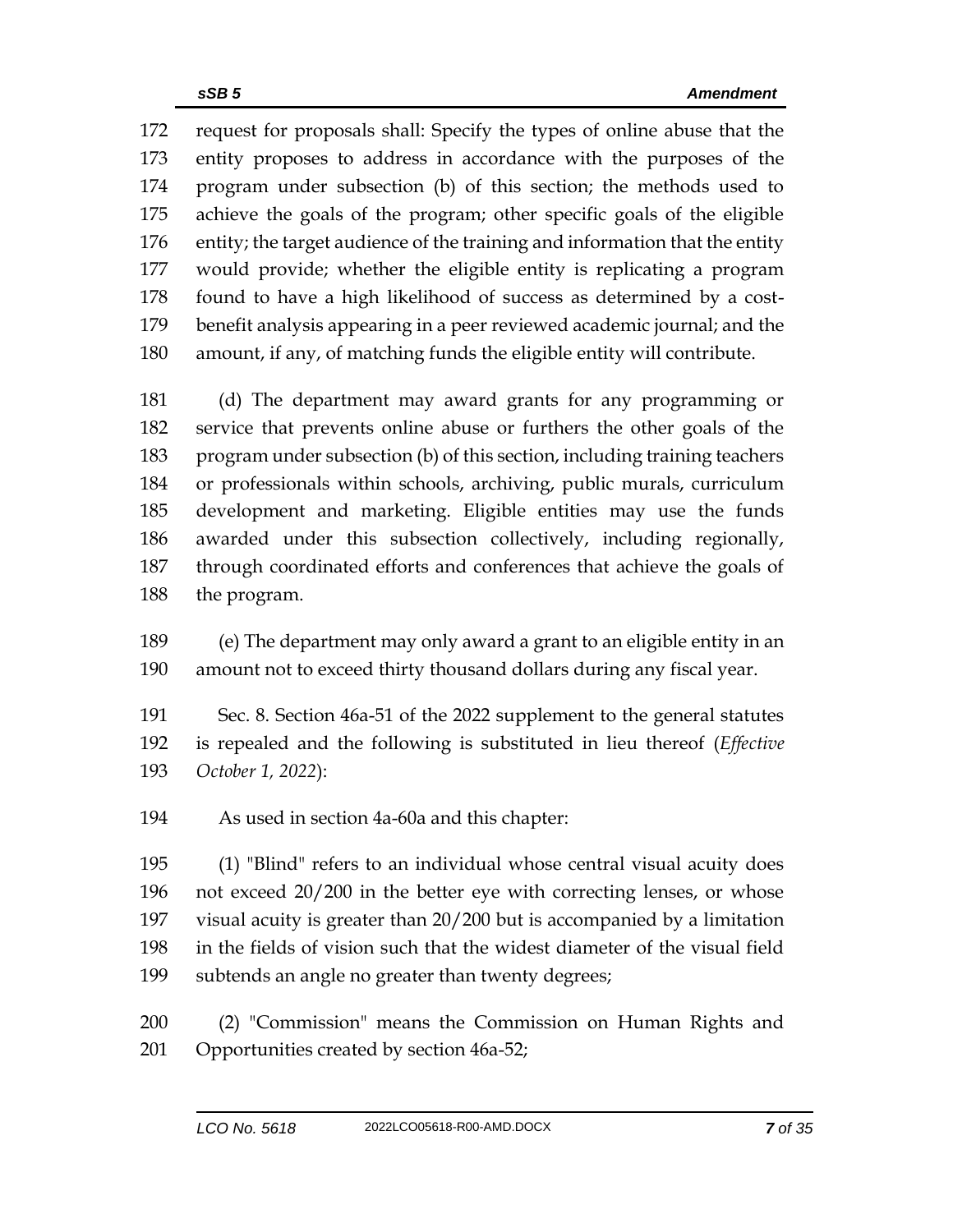|            | sSB <sub>5</sub><br><b>Amendment</b>                                                                                                  |
|------------|---------------------------------------------------------------------------------------------------------------------------------------|
| 202<br>203 | (3) "Commission legal counsel" means a member of the legal staff<br>employed by the commission pursuant to section 46a-54, as amended |
| 204        | by this act;                                                                                                                          |
| 205        | (4) "Commissioner" means a member of the commission;                                                                                  |
| 206        | (5) "Court" means the Superior Court or any judge of said court;                                                                      |
| 207        | (6) "Discrimination" includes segregation and separation;                                                                             |
| 208        | (7) "Discriminatory employment practice" means any discriminatory                                                                     |
| 209        | practice specified in section 46a-60, as amended by this act, or 46a-81c;                                                             |
| 210        | (8) "Discriminatory practice" means a violation of section 4a-60, 4a-                                                                 |
| 211        | 60a, 4a-60g, 31-40y, as amended by this $act$ , subparagraph (C) of                                                                   |
| 212        | subdivision (15) of section 46a-54, as amended by this act, subdivisions                                                              |
| 213        | (16) and (17) of section 46a-54, as amended by this act, section 46a-58, as                                                           |
| 214        | amended by this act, 46a-59, as amended by this act, 46a-60, as amended                                                               |
| 215        | by this act, 46a-64, as amended by this act, 46a-64c, 46a-66, as amended                                                              |
| 216        | by this act, 46a-68, 46a-68c to 46a-68f, inclusive, or 46a-70 to 46a-78,                                                              |
| 217        | inclusive, as amended by this act, subsection (a) of section 46a-80 or                                                                |
| 218        | sections 46a-81b to 46a-81o, inclusive;                                                                                               |
| 219        | (9) "Employee" means any person employed by an employer but shall                                                                     |
| 220        | not include any individual employed by such individual's parents,                                                                     |
| 221        | spouse or child. "Employee" includes any elected or appointed official                                                                |
| 222        | of a municipality, board, commission, counsel or other governmental                                                                   |
| 223        | body;                                                                                                                                 |
| 224        | (10) "Employer" includes the state and all political subdivisions                                                                     |
| 225        | thereof and means any person or employer with [three] one or more                                                                     |
| 226        | persons in such person's or employer's employ;                                                                                        |
| 227        | (11) "Employment agency" means any person undertaking with or                                                                         |
| 228        | without compensation to procure employees or opportunities to work;                                                                   |
| 229        | (12) "Labor organization" means any organization which exists for the                                                                 |
| 230        | purpose, in whole or in part, of collective bargaining or of dealing with                                                             |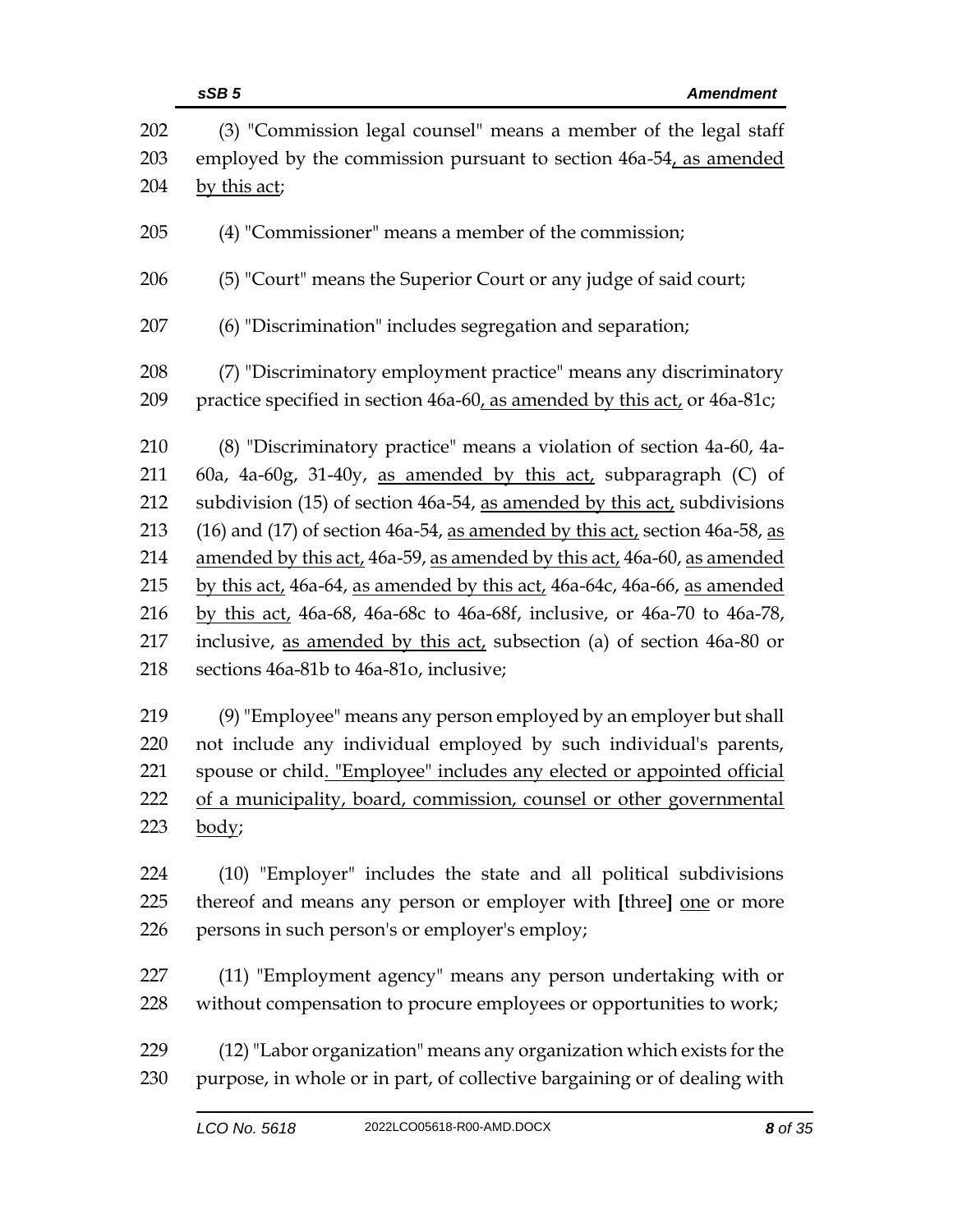employers concerning grievances, terms or conditions of employment, or of other mutual aid or protection in connection with employment; (13) "Intellectual disability" means intellectual disability as defined in section 1-1g; (14) "Person" means one or more individuals, partnerships, associations, corporations, limited liability companies, legal representatives, trustees, trustees in bankruptcy, receivers and the state and all political subdivisions and agencies thereof; (15) "Physically disabled" refers to any individual who has any chronic physical handicap, infirmity or impairment, whether congenital or resulting from bodily injury, organic processes or changes or from illness, including, but not limited to, epilepsy, deafness or being hard of hearing or reliance on a wheelchair or other remedial appliance or device; (16) "Respondent" means any person alleged in a complaint filed pursuant to section 46a-82 to have committed a discriminatory practice; (17) "Discrimination on the basis of sex" includes but is not limited to

 discrimination related to pregnancy, child-bearing capacity, sterilization, fertility or related medical conditions;

 (18) "Discrimination on the basis of religious creed" includes but is not limited to discrimination related to all aspects of religious observances and practice as well as belief, unless an employer demonstrates that the employer is unable to reasonably accommodate to an employee's or prospective employee's religious observance or practice without undue hardship on the conduct of the employer's business;

 (19)"Learning disability" refers to an individual who exhibits a severe discrepancy between educational performance and measured intellectual ability and who exhibits a disorder in one or more of the basic psychological processes involved in understanding or in using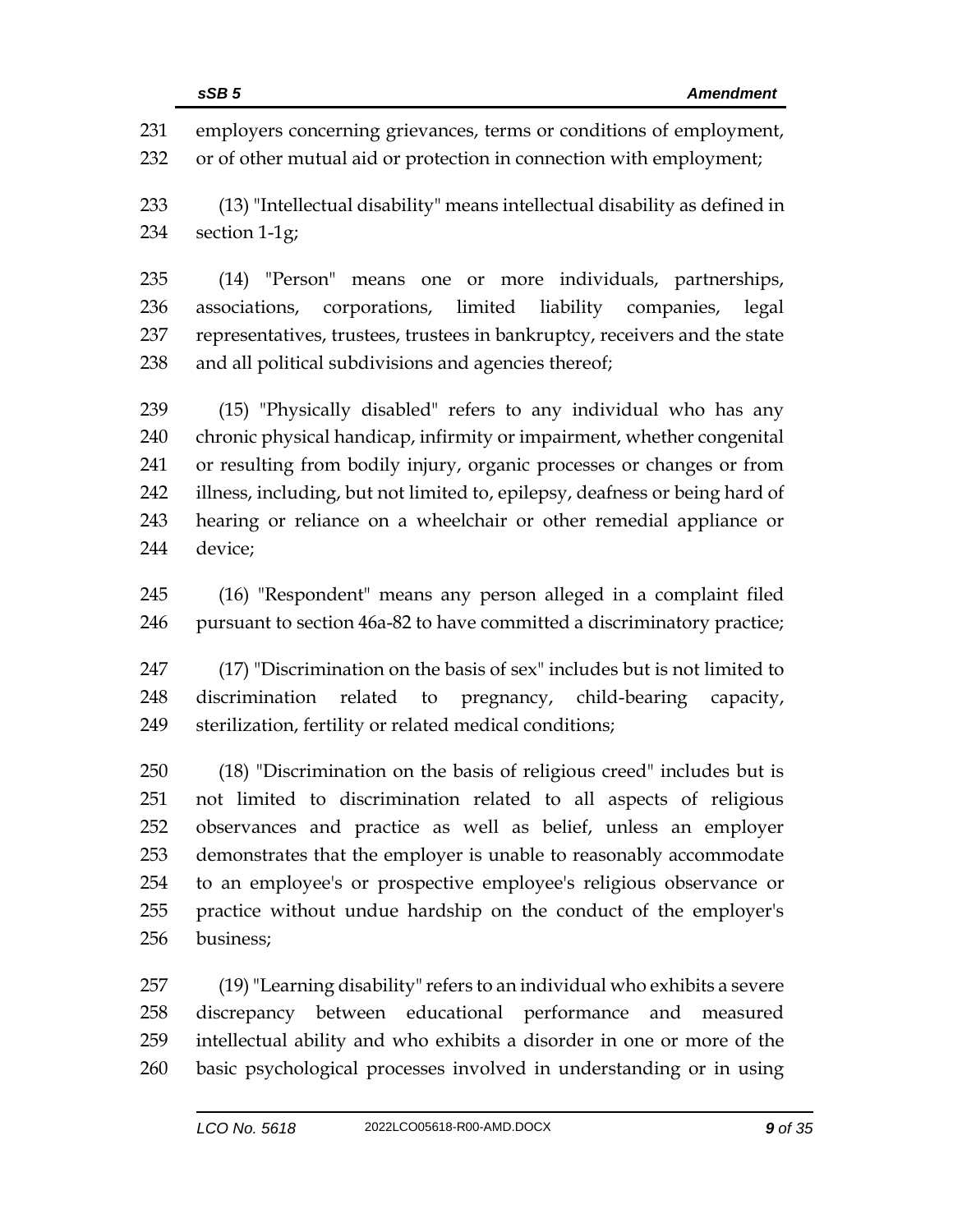language, spoken or written, which may manifest itself in a diminished ability to listen, speak, read, write, spell or to do mathematical calculations;

 (20) "Mental disability" refers to an individual who has a record of, or is regarded as having one or more mental disorders, as defined in the most recent edition of the American Psychiatric Association's "Diagnostic and Statistical Manual of Mental Disorders"; and

 (21) "Gender identity or expression" means a person's gender-related identity, appearance or behavior, whether or not that gender-related identity, appearance or behavior is different from that traditionally associated with the person's physiology or assigned sex at birth, which gender-related identity can be shown by providing evidence including, but not limited to, medical history, care or treatment of the gender- related identity, consistent and uniform assertion of the gender-related identity or any other evidence that the gender-related identity is sincerely held, part of a person's core identity or not being asserted for an improper purpose.

- (22) "Veteran" means veteran as defined in subsection (a) of section 27-103;
- (23) "Race" is inclusive of ethnic traits historically associated with race, including, but not limited to, hair texture and protective hairstyles; **[**and**]**
- (24) "Protective hairstyles" includes, but is not limited to, wigs, headwraps and hairstyles such as individual braids, cornrows, locs, twists, Bantu knots, afros and afro puffs; and
- (25) "Domestic Violence" has the same meaning as provided in subsection (b) of section 46b-1.
- Sec. 9. Section 46a-54 of the 2022 supplement to the general statutes is repealed and the following is substituted in lieu thereof (*Effective from passage*):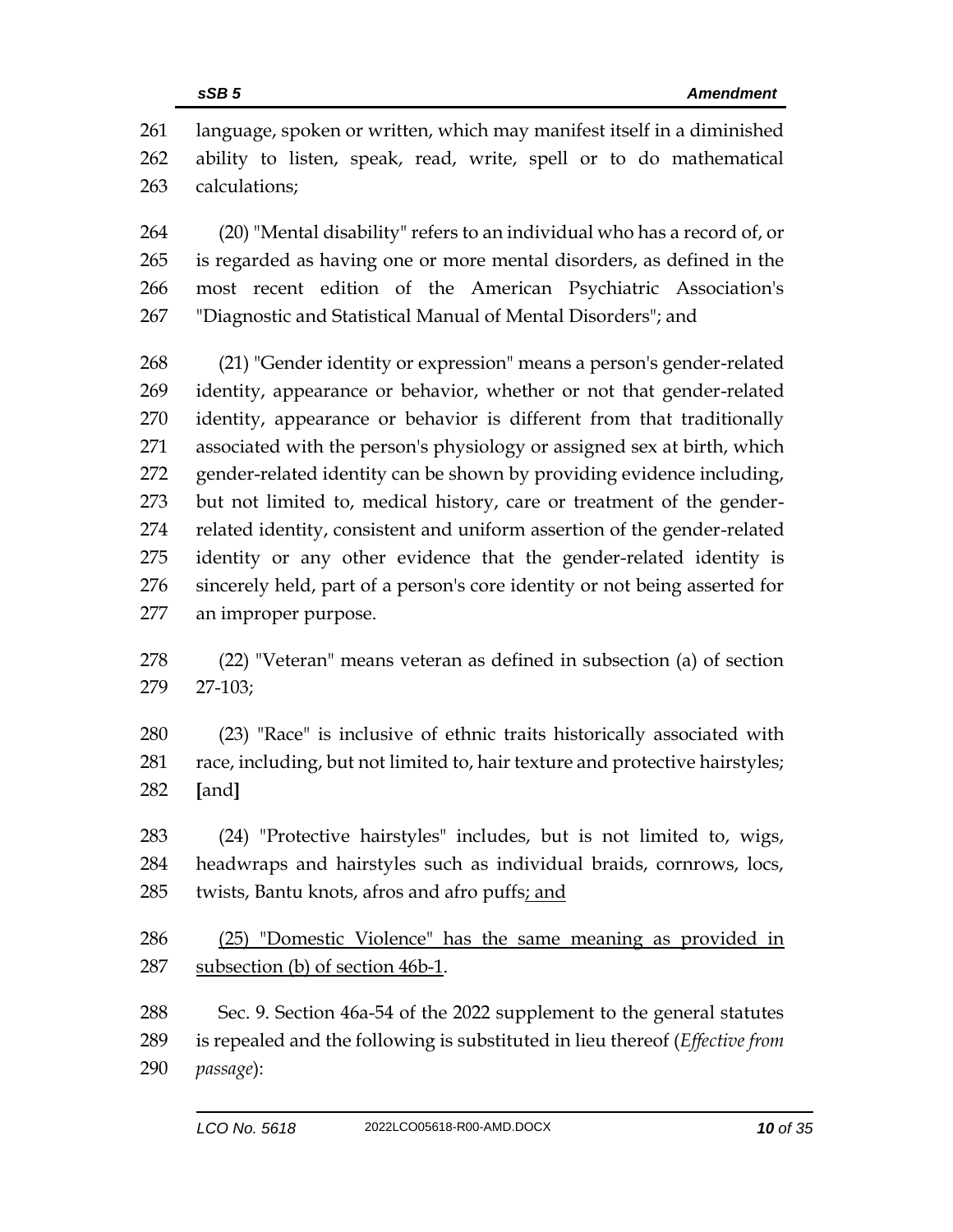|     | sSB <sub>5</sub><br><b>Amendment</b>                                      |
|-----|---------------------------------------------------------------------------|
| 291 | The commission shall have the following powers and duties:                |
| 292 | (1) To establish and maintain such offices as the commission may          |
| 293 | deem necessary;                                                           |
| 294 | (2) To organize the commission into a division of affirmative action      |
| 295 | monitoring and contract compliance, a division of discriminatory          |
| 296 | practice complaints and such other divisions, bureaus or units as may     |
| 297 | be necessary for the efficient conduct of business of the commission;     |
| 298 | (3) To employ legal staff and commission legal counsel as necessary       |
| 299 | to perform the duties and responsibilities under section 46a-55, as       |
| 300 | amended by this act. [One commission legal counsel shall serve as         |
| 301 | supervising attorney.] Each commission legal counsel shall be admitted    |
| 302 | to practice law in this state;                                            |
| 303 | (4) To appoint such investigators and other employees and agents as       |
| 304 | it deems necessary, fix their compensation within the limitations         |
| 305 | provided by law and prescribe their duties;                               |
| 306 | (5) To adopt, publish, amend and rescind regulations consistent with      |
| 307 | and to effectuate the provisions of this chapter;                         |
| 308 | (6) To establish rules of practice to govern, expedite and effectuate     |
| 309 | the procedures set forth in this chapter;                                 |
| 310 | (7) To recommend policies and make recommendations to agencies            |
| 311 | and officers of the state and local subdivisions of government to         |
| 312 | effectuate the policies of this chapter;                                  |
| 313 | (8) To receive, initiate as provided in section 46a-82, investigate and   |
| 314 | mediate discriminatory practice complaints;                               |
| 315 | (9) By itself or with or by hearing officers or human rights referees, to |
| 316 | hold hearings, subpoena witnesses and compel their attendance,            |
| 317 | administer oaths, take the testimony of any person under oath and         |
| 318 | require the production for examination of any books and papers relating   |
| 319 | to any matter under investigation or in question;                         |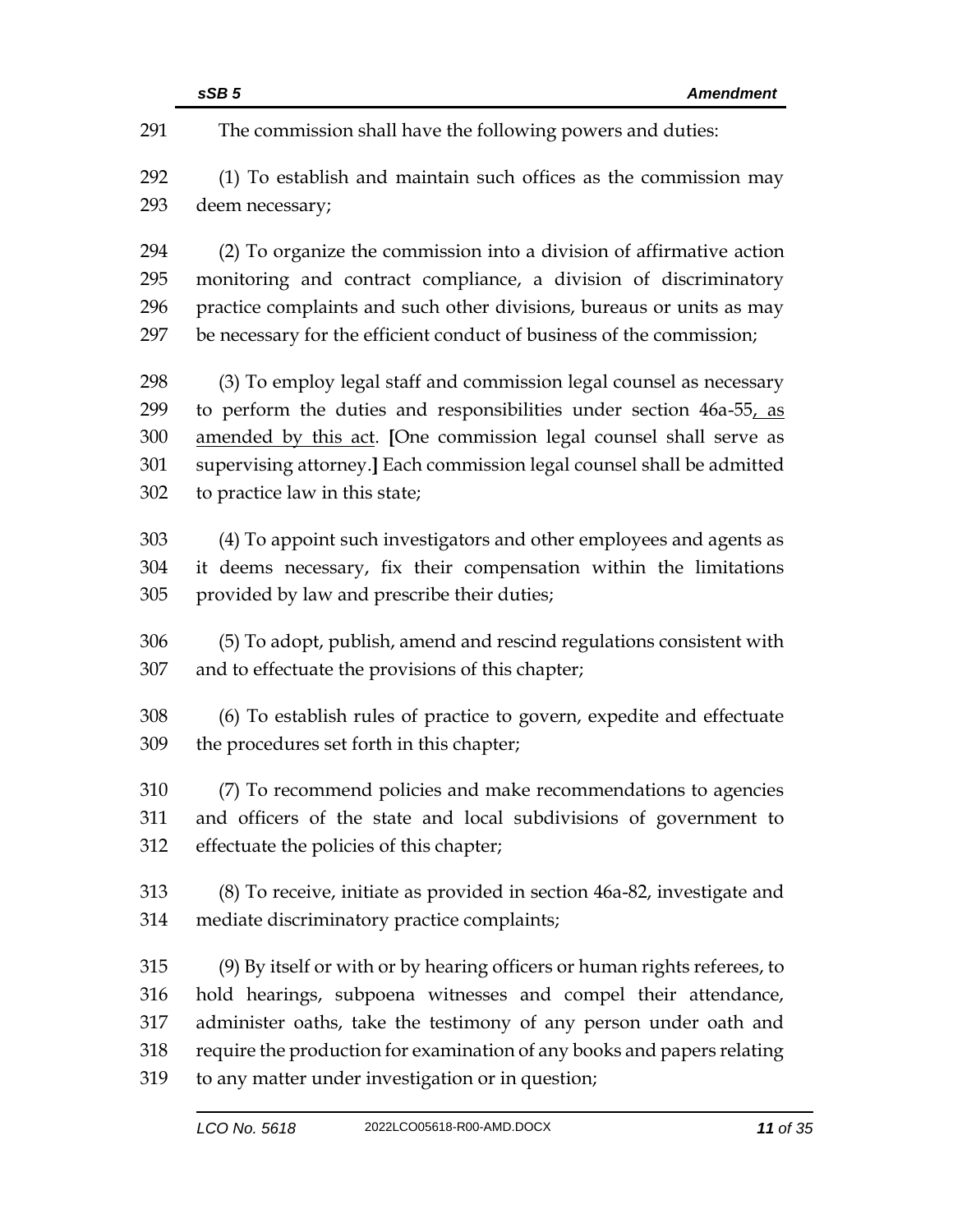(10) To make rules as to the procedure for the issuance of subpoenas by individual commissioners, hearing officers and human rights referees;

 (11) To require written answers to interrogatories under oath relating to any complaint under investigation pursuant to this chapter alleging any discriminatory practice as defined in subdivision (8) of section 46a- 51, as amended by this act, and to adopt regulations, in accordance with the provisions of chapter 54, for the procedure for the issuance of interrogatories and compliance with interrogatory requests;

 (12) To utilize such voluntary and uncompensated services of private individuals, agencies and organizations as may from time to time be offered and needed and with the cooperation of such agencies, (A) to study the problems of discrimination in all or specific fields of human relationships, and (B) to foster through education and community effort or otherwise good will among the groups and elements of the population of the state;

 (13) To require the posting by an employer, employment agency or labor organization of such notices regarding statutory provisions as the commission shall provide;

 (14) To require the posting, by any respondent or other person subject to the requirements of section 46a-64, as amended by this act, 46a-64c, as amended by this act, 46a-81d or 46a-81e, of such notices of statutory provisions as it deems desirable;

 (15) To require an employer having three or more employees to (A) post in a prominent and accessible location information concerning the illegality of sexual harassment and remedies available to victims of sexual harassment; **[**,**]** (B) provide, not later than three months after the employee's start date with the employer, a copy of the information concerning the illegality of sexual harassment and remedies available to victims of sexual harassment to each employee by electronic mail with a subject line that includes the words "Sexual Harassment Policy" or words of similar import, if (i) the employer has provided an electronic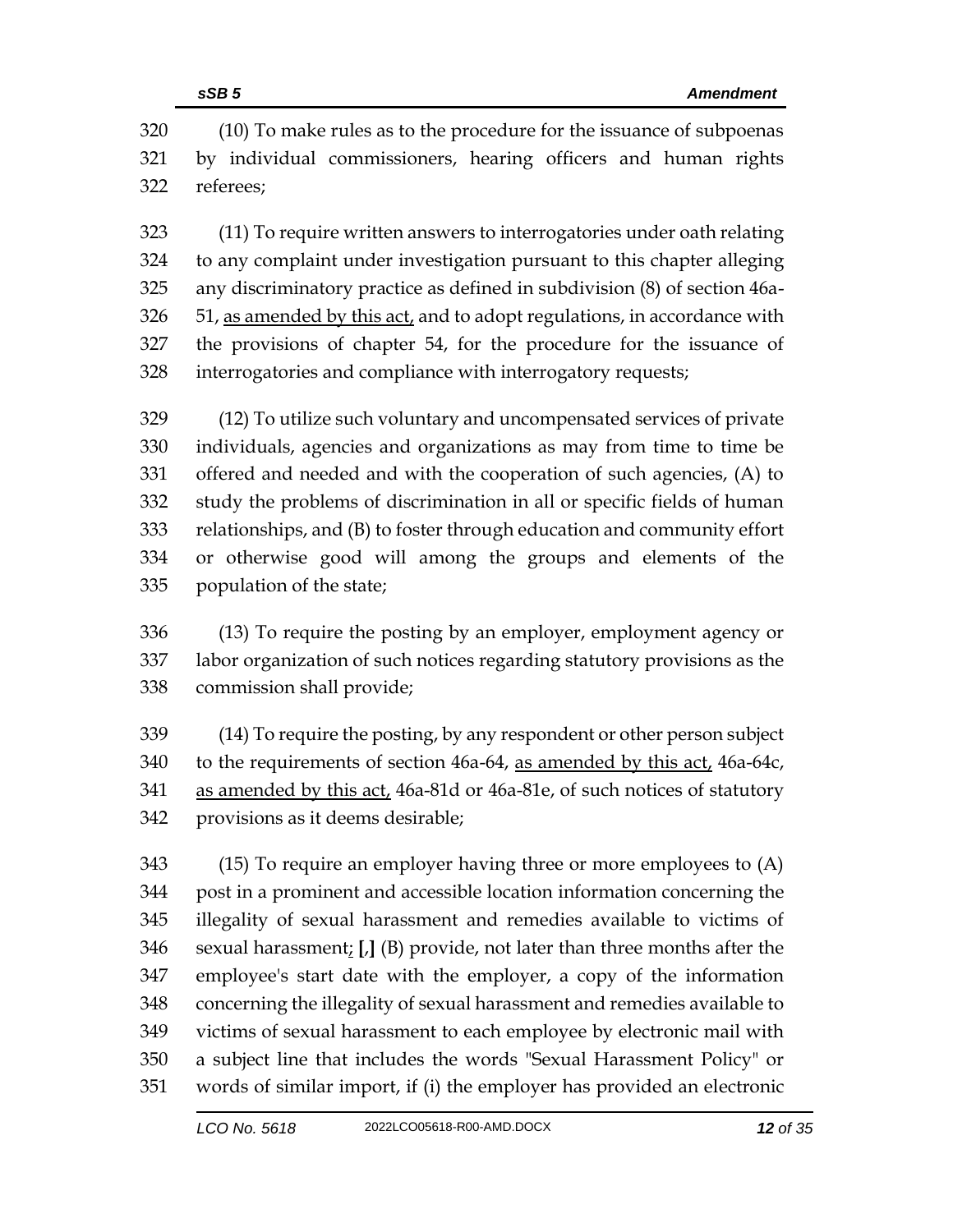mail account to the employee, or (ii) the employee has provided the employer with an electronic mail address, provided if an employer has not provided an electronic mail account to the employee, the employer shall post the information concerning the illegality of sexual harassment and remedies available to victims of sexual harassment on the employer's Internet web site, if the employer maintains such an Internet web site. An employer may comply with the requirements of this subparagraph, by providing an employee with the link to the commission's Internet web site concerning the illegality of sexual harassment and the remedies available to victims of sexual harassment by electronic mail, text message or in writing; and (C) provide two hours of training and education to employees within one year of October 1, 2019, provided any employer who has provided such training and education to any such employees after October 1, 2018, shall not be required to provide such training and education a second time. An employer having (i) three or more employees, shall provide such training and education to an employee hired on or after October 1, 2019, not later than six months after the date of his or her hire, provided the commission has developed and made available such training and education materials in accordance with the provisions of subdivision (8) of subsection (a) of section 46a-56, as amended by this act; or (ii) less than three employees shall provide such training and education to all supervisory employees within one year of October 1, 2019, and to all new supervisory employees within six months of their assumption of a supervisory position, provided any employer who has provided such training and education to any such supervisory employees after October 1, 2018, shall not be required to provide such training and education a second time. Any supervisory employee hired on or after October 1, 2019, by an employer having less than three employees, shall receive such training and education not later than six months after the date of his or her hire, provided the commission has developed and made available such training and education materials in accordance with the provisions of subdivision (8) of subsection (a) of section 46a-56, as amended by this act. Such training and education shall include information concerning the federal and state statutory provisions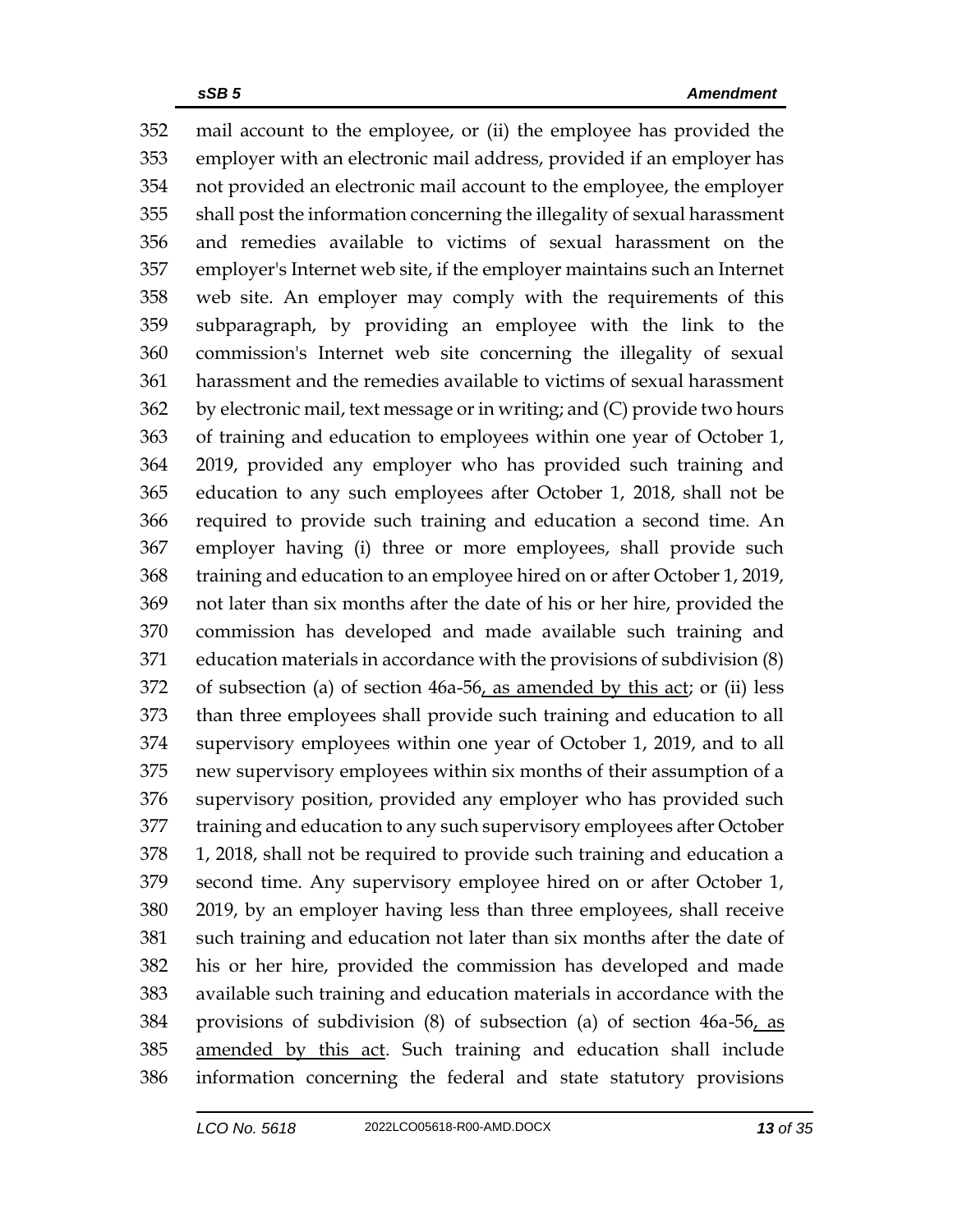concerning sexual harassment and remedies available to victims of sexual harassment. If an employee has received in-person training provided by the commission or has taken the no cost online training provided by the commission on its Internet web site in accordance with 391 the provisions of subdivision  $(8)$  of subsection  $(a)$  of section 46a-56, as amended by this act, while employed by a different employer within the two years preceding the date of hire, an employer may consider such prior training to satisfy the training requirements of this section. An employer who is required to provide training under this subdivision shall provide periodic supplemental training that updates all supervisory and nonsupervisory employees on the content of such training and education not less than every ten years. As used in this subdivision, "sexual harassment" has the same meaning as provided in 400 subdivision (8) of subsection (b) of section 46a-60, as amended by this 401 act, and "employer" includes the General Assembly and "employee" means any individual employed by an employer, including an individual employed by such individual's parent, spouse or child;

 (16) To require each state agency that employs one or more employees to (A) provide a minimum of three hours of diversity training and education (i) to all supervisory and nonsupervisory employees, not later than July 1, 2002, with priority for such training to supervisory employees, and (ii) to all newly hired supervisory and nonsupervisory employees, not later than six months after their assumption of a position with a state agency, with priority for such training to supervisory employees. Such training and education shall include information concerning the federal and state statutory provisions concerning discrimination and hate crimes directed at protected classes and remedies available to victims of discrimination and hate crimes, standards for working with and serving persons from diverse populations and strategies for addressing differences that may arise from diverse work environments; and (B) submit an annual report to the Commission on Human Rights and Opportunities concerning the status of the diversity training and education required under subparagraph (A) of this subdivision. The information in such annual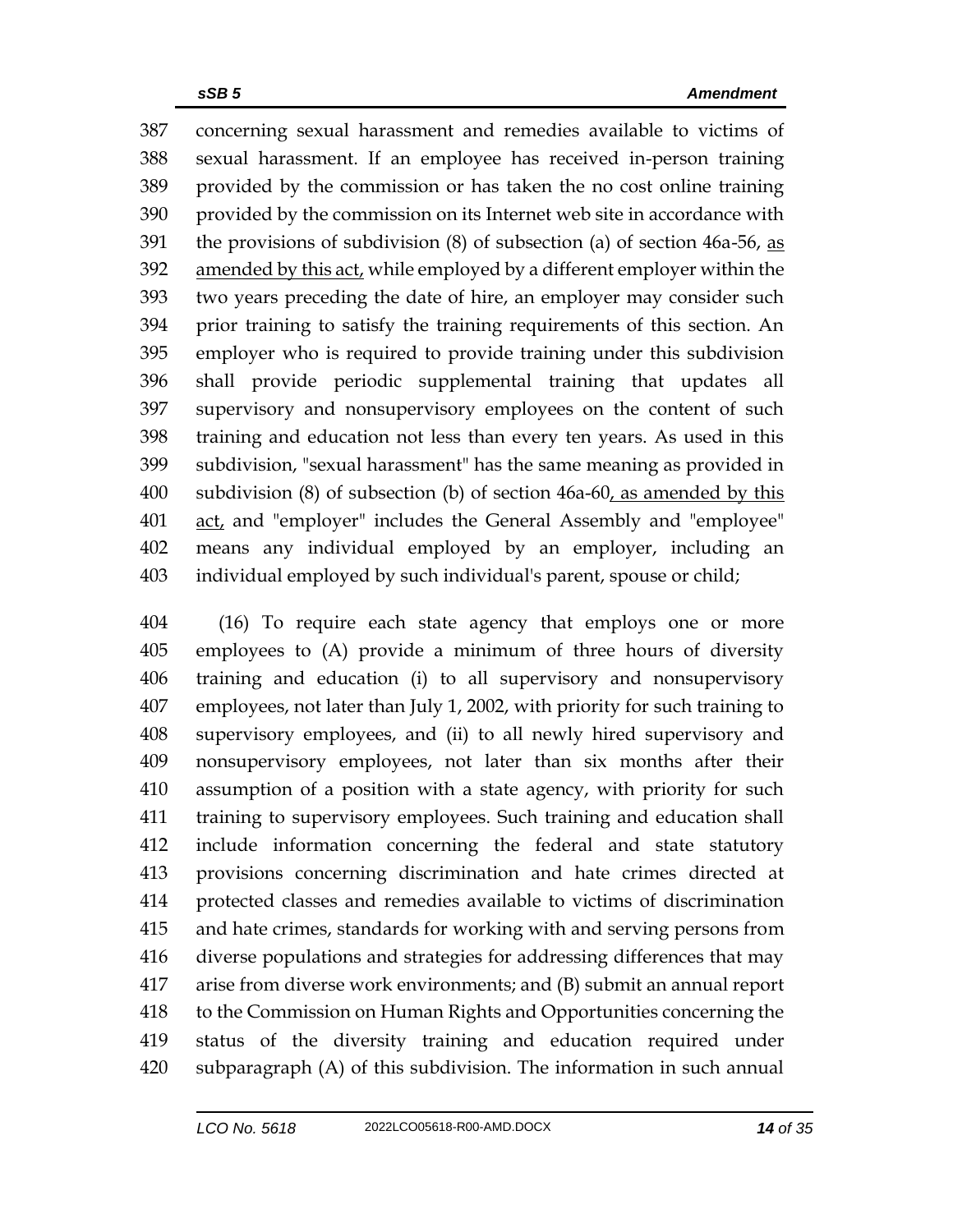reports shall be reviewed by the commission for the purpose of submitting an annual summary report to the General Assembly. Notwithstanding the provisions of this section, if a state agency has provided such diversity training and education to any of its employees prior to October 1, 1999, such state agency shall not be required to provide such training and education a second time to such employees. The requirements of this subdivision shall be accomplished within available appropriations. As used in this subdivision, "employee" includes any part-time employee who works more than twenty hours per week;

 (17) To require each agency to submit information demonstrating its compliance with subdivision (16) of this section as part of its affirmative action plan and to receive and investigate complaints concerning the failure of a state agency to comply with the requirements of subdivision (16) of this section; **[**and**]**

 (18) To enter into contracts for and accept grants of private or federal funds and to accept gifts, donations or bequests, including donations of service by attorneys; **[**.**]**

 (19) To require each state agency to provide a minimum of one hour of training and education related to domestic violence and the resources available to victims of domestic violence (A) to all employees hired prior to January 1, 2023, not later than July 1, 2023, and (B) to all employees hired on or after January 1, 2023, not later than six months after their assumption of a position with a state agency. Such training and 445 education shall include information concerning (i) domestic violence, abuser and victim behaviors; (ii) how domestic violence may impact the workplace; and (iii) the resources available to victims of domestic violence. The requirements of this subdivision shall be accomplished within available appropriations using the training and education materials made available by the commission in accordance with the provisions of subdivision (10) of subsection (a) of section 46a-56, as amended by this act; and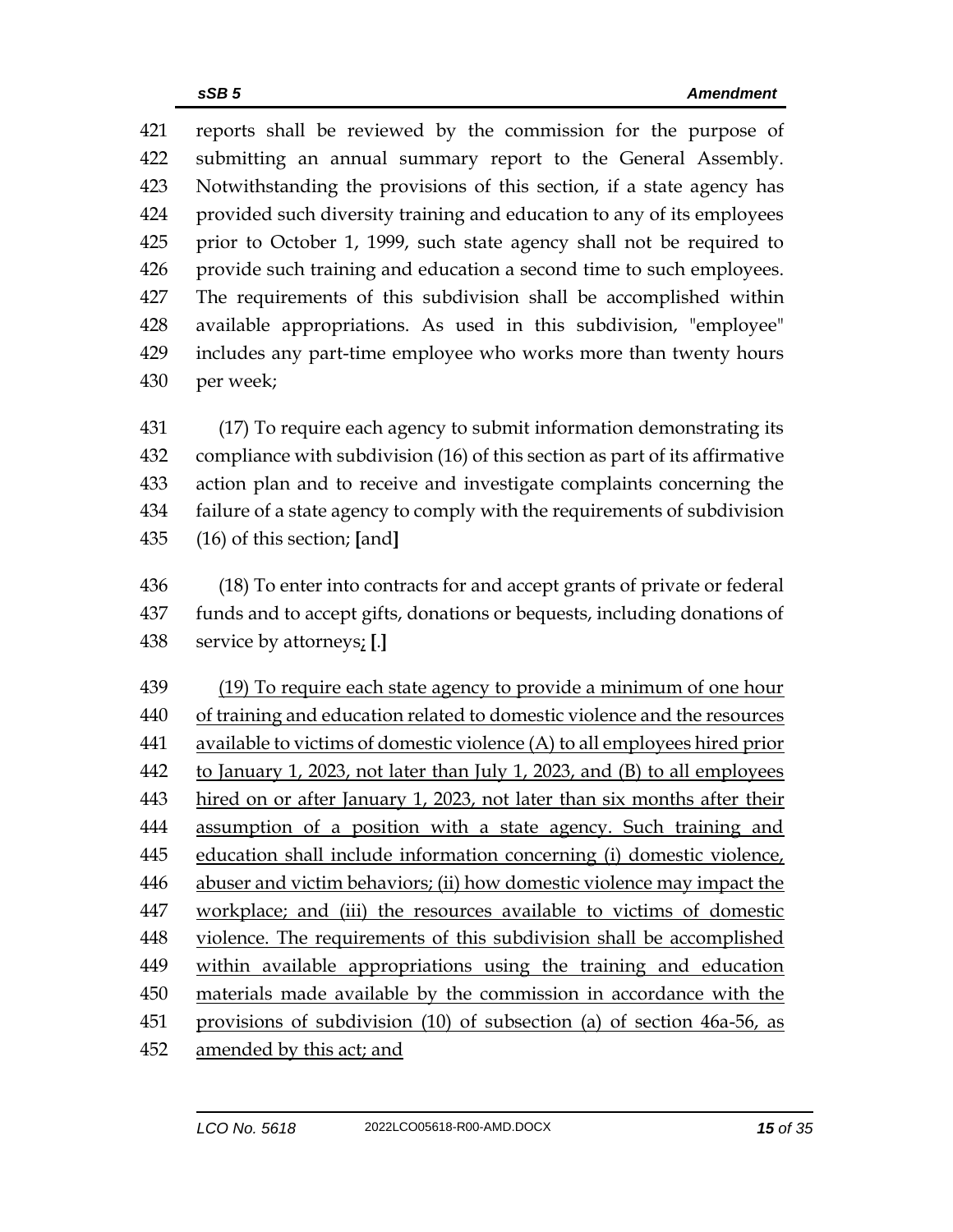|     | sSB <sub>5</sub><br><b>Amendment</b>                                         |
|-----|------------------------------------------------------------------------------|
| 453 | (20) To require an employer having three or more employees to post           |
| 454 | in a prominent and accessible location information concerning domestic       |
| 455 | violence and the resources available to victims of domestic violence in      |
| 456 | Connecticut.                                                                 |
| 457 | Sec. 10. Subsection (a) of section 46a-56 of the general statutes is         |
| 458 | repealed and the following is substituted in lieu thereof (Effective October |
| 459 | $1, 2022$ :                                                                  |
|     |                                                                              |
| 460 | (a) The commission shall:                                                    |
| 461 | (1) Investigate the possibilities of affording equal opportunity of          |
| 462 | profitable employment to all persons, with particular reference to job       |
| 463 | training and placement;                                                      |
| 464 | (2) Compile facts concerning discrimination in employment,                   |
| 465 | violations of civil liberties and other related matters;                     |
|     |                                                                              |
| 466 | (3) Investigate and proceed in all cases of discriminatory practices as      |
| 467 | provided in this chapter and noncompliance with the provisions of            |
| 468 | section 4a-60 or 4a-60a or sections 46a-68c to 46a-68f, inclusive;           |
| 469 | (4) From time to time, but not less than once a year, report to the          |
| 470 | Governor as provided in section 4-60, making recommendations for the         |
| 471 | removal of such injustices as it may find to exist and such other            |
| 472 | it deems advisable<br>recommendations as<br>and describing<br>the            |
| 473 | investigations, proceedings and hearings it has conducted and their          |
| 474 | outcome, the decisions it has rendered and the other work it has             |
| 475 | performed;                                                                   |
| 476 | (5) Monitor state contracts to determine whether they are in                 |
| 477 | compliance with sections 4a-60 and 4a-60a, and those provisions of the       |
| 478 | general statutes which prohibit discrimination;                              |
| 479 | (6) Compile data concerning state contracts with female and minority         |
| 480 | business enterprises and submit a report annually to the General             |
| 481 | Assembly concerning the employment of such business enterprises as           |
| 482 | contractors and subcontractors;                                              |
|     |                                                                              |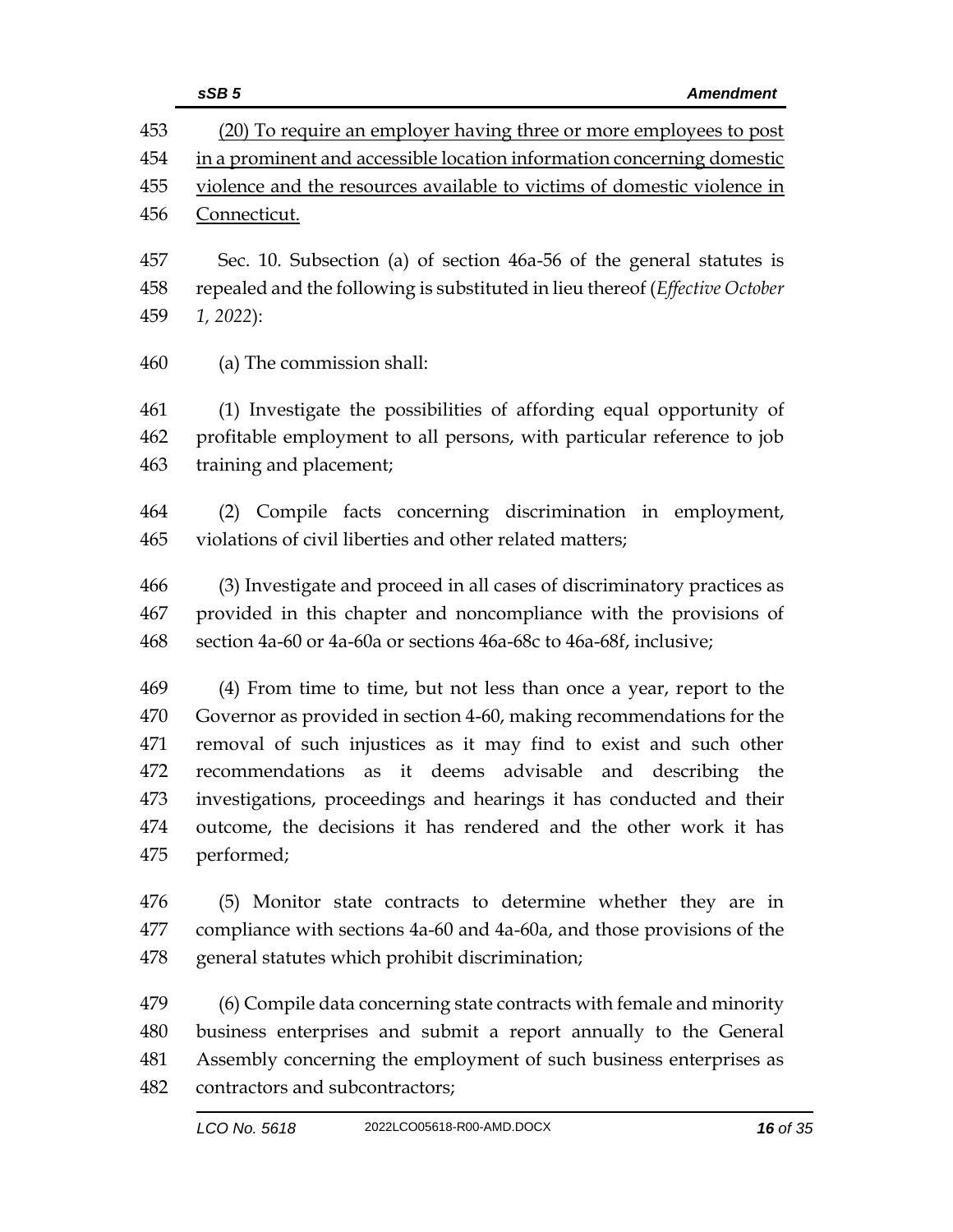|     | sSB <sub>5</sub><br><b>Amendment</b>                                       |  |  |
|-----|----------------------------------------------------------------------------|--|--|
| 483 | (7) Develop and include on the commission's Internet web site a link       |  |  |
| 484 | concerning the illegality of sexual harassment, as defined in section 46a- |  |  |
| 485 | 60, as amended by this act, and the remedies available to victims of       |  |  |
| 486 | sexual harassment; [and]                                                   |  |  |
| 487 | (8) Develop and make available at no cost to employers an online           |  |  |
| 488 | training and education video or other interactive method of training and   |  |  |
| 489 | education that fulfills the requirements prescribed in subdivision (15) of |  |  |
| 490 | section 46a-54, [.] as amended by this act;                                |  |  |
| 491 | (9) Develop, in conjunction with organizations that advocate on            |  |  |
| 492 | behalf of victims of domestic violence, and include on the commission's    |  |  |
| 493 | Internet web site a link concerning domestic violence and the resources    |  |  |
| 494 | available to victims of domestic violence; and                             |  |  |
| 495 | (10) Develop, in conjunction with organizations that advocate on           |  |  |
| 496 | behalf of victims of domestic violence, and make available at no cost to   |  |  |
| 497 | each state agency an online training and education video or other          |  |  |
| 498 | interactive method of training and education that fulfills the             |  |  |
| 499 | requirements prescribed in subdivision (19) of section 46a-54, as          |  |  |
| 500 | amended by this act.                                                       |  |  |
| 501 | Sec. 11. Section 46a-60 of the 2022 supplement to the general statutes     |  |  |
| 502 | is repealed and the following is substituted in lieu thereof (Effective    |  |  |
| 503 | October 1, 2022):                                                          |  |  |
| 504 | (a) As used in this section:                                               |  |  |
| 505 | (1) "Pregnancy" means pregnancy, childbirth or a related condition,        |  |  |
| 506 | including, but not limited to, lactation;                                  |  |  |
| 507 | (2) "Reasonable accommodation" means, but is not limited to, being         |  |  |
| 508 | permitted to sit while working, more frequent or longer breaks, periodic   |  |  |
| 509 | rest, assistance with manual labor, job restructuring, light duty          |  |  |
| 510 | assignments, modified work schedules, temporary transfers to less          |  |  |
| 511 | strenuous or hazardous work, time off to recover from childbirth or        |  |  |
| 512 | break time and appropriate facilities for expressing breast milk; and      |  |  |
|     |                                                                            |  |  |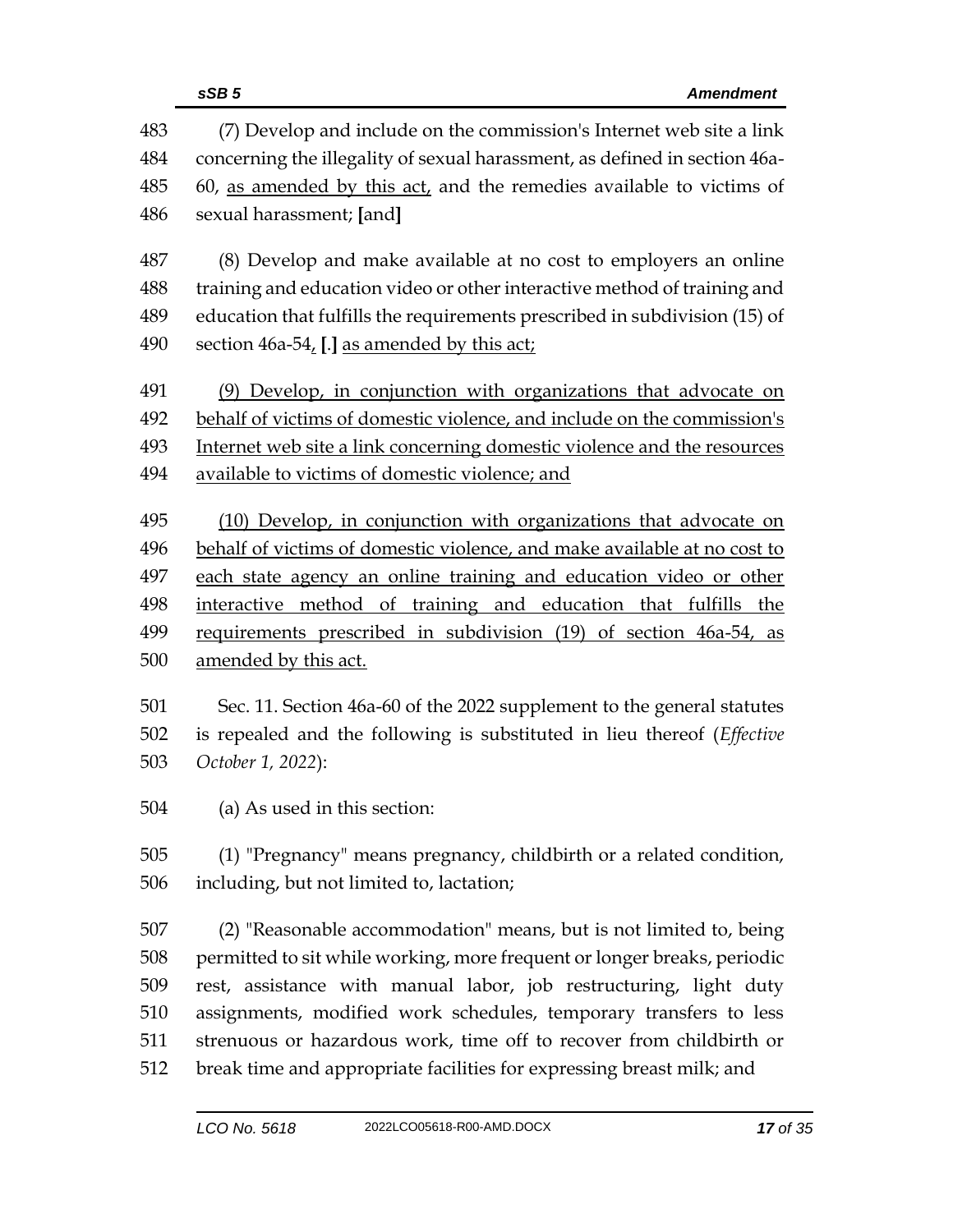(3) "Undue hardship" means an action requiring significant difficulty or expense when considered in light of factors such as (A) the nature and cost of the accommodation; (B) the overall financial resources of the employer; (C) the overall size of the business of the employer with respect to the number of employees, and the number, type and location of its facilities; and (D) the effect on expenses and resources or the impact otherwise of such accommodation upon the operation of the employer.

(b) It shall be a discriminatory practice in violation of this section:

 (1) For an employer, by the employer or the employer's agent, except in the case of a bona fide occupational qualification or need, to refuse to hire or employ or to bar or to discharge from employment any individual or to discriminate against any individual in compensation or in terms, conditions or privileges of employment because of the individual's race, color, religious creed, age, sex, gender identity or expression, marital status, national origin, ancestry, present or past history of mental disability, intellectual disability, learning disability, physical disability, including, but not limited to, blindness, **[**or**]** status as a veteran or status as a victim of domestic violence;

 (2) For any employment agency, except in the case of a bona fide occupational qualification or need, to fail or refuse to classify properly or refer for employment or otherwise to discriminate against any individual because of such individual's race, color, religious creed, age, sex, gender identity or expression, marital status, national origin, ancestry, present or past history of mental disability, intellectual disability, learning disability, physical disability, including, but not limited to, blindness, **[**or**]** status as a veteran or status as a victim of domestic violence;

 (3) For a labor organization, because of the race, color, religious creed, age, sex, gender identity or expression, marital status, national origin, ancestry, present or past history of mental disability, intellectual disability, learning disability, physical disability, including, but not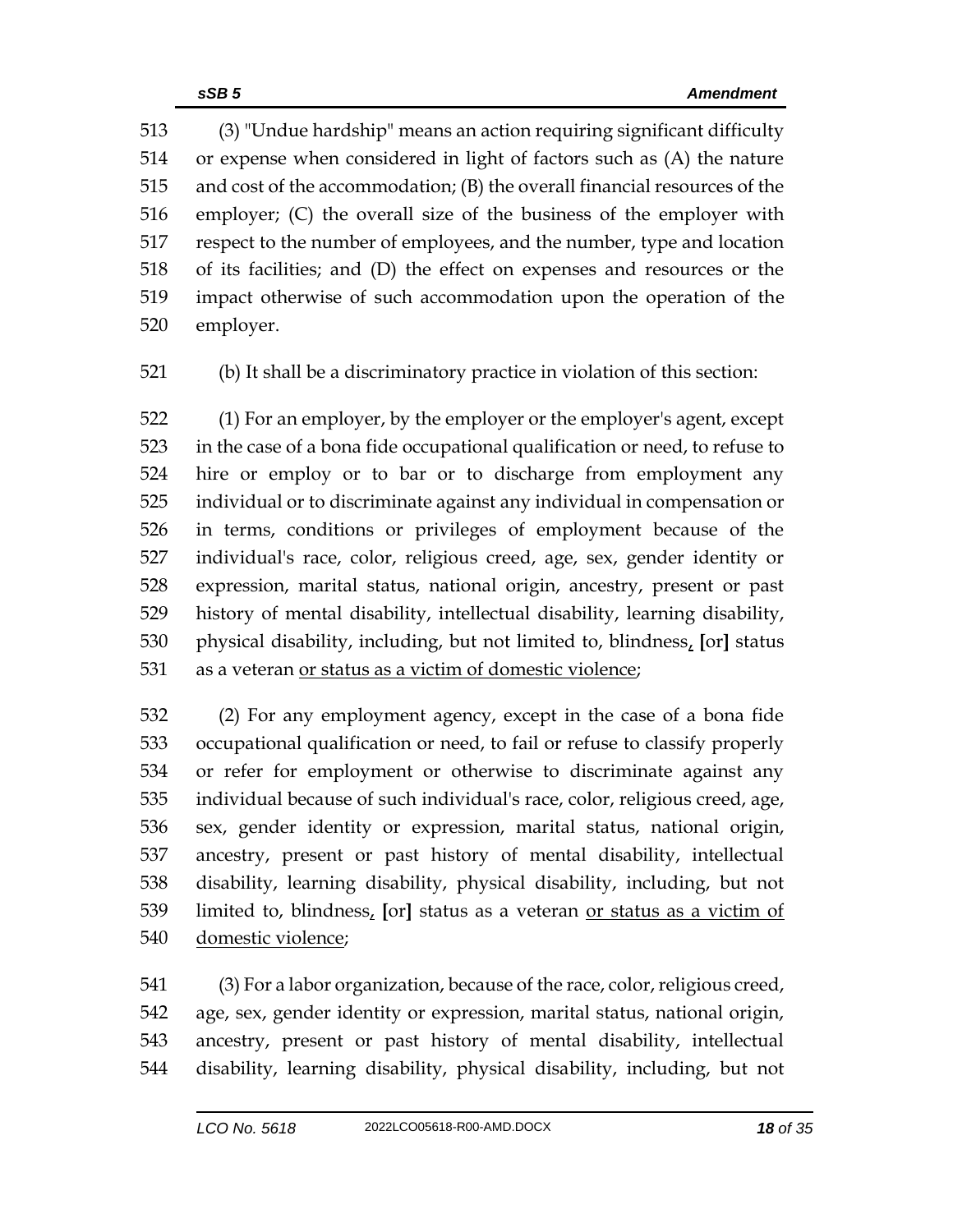limited to, blindness, **[**or**]** status as a veteran or status as a victim of domestic violence of any individual to exclude from full membership rights or to expel from its membership such individual or to discriminate in any way against any of its members or against any employer or any individual employed by an employer, unless such action is based on a bona fide occupational qualification;

 (4) For any person, employer, labor organization or employment agency to discharge, expel or otherwise discriminate against any person because such person has opposed any discriminatory employment practice or because such person has filed a complaint or testified or assisted in any proceeding under section 46a-82, 46a-83 or 46a-84;

 (5) For any person, whether an employer or an employee or not, to aid, abet, incite, compel or coerce the doing of any act declared to be a discriminatory employment practice or to attempt to do so;

 (6) For any person, employer, employment agency or labor organization, except in the case of a bona fide occupational qualification or need, to advertise employment opportunities in such a manner as to restrict such employment so as to discriminate against individuals because of their race, color, religious creed, age, sex, gender identity or expression, marital status, national origin, ancestry, present or past history of mental disability, intellectual disability, learning disability, physical disability, including, but not limited to, blindness, **[**or**]** status as a veteran or status as a victim of domestic violence;

 (7) For an employer, by the employer or the employer's agent: (A) To terminate a woman's employment because of her pregnancy; (B) to refuse to grant to that employee a reasonable leave of absence for disability resulting from her pregnancy; (C) to deny to that employee, who is disabled as a result of pregnancy, any compensation to which she is entitled as a result of the accumulation of disability or leave benefits accrued pursuant to plans maintained by the employer; (D) to fail or refuse to reinstate the employee to her original job or to an equivalent position with equivalent pay and accumulated seniority,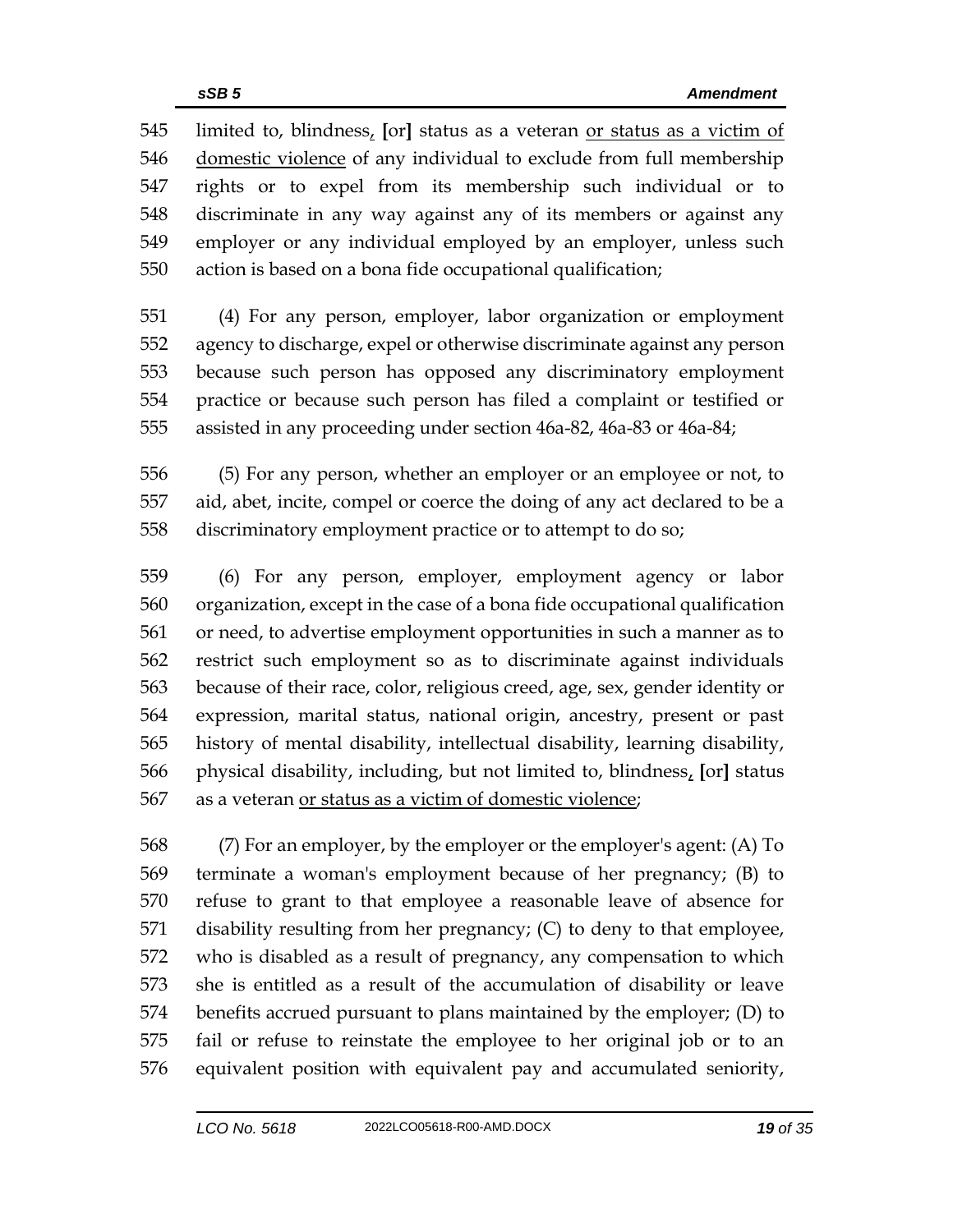retirement, fringe benefits and other service credits upon her signifying her intent to return unless, in the case of a private employer, the employer's circumstances have so changed as to make it impossible or unreasonable to do so; (E) to limit, segregate or classify the employee in a way that would deprive her of employment opportunities due to her pregnancy; (F) to discriminate against an employee or person seeking employment on the basis of her pregnancy in the terms or conditions of her employment; (G) to fail or refuse to make a reasonable accommodation for an employee or person seeking employment due to her pregnancy, unless the employer can demonstrate that such accommodation would impose an undue hardship on such employer; (H) to deny employment opportunities to an employee or person seeking employment if such denial is due to the employee's request for a reasonable accommodation due to her pregnancy; (I) to force an employee or person seeking employment affected by pregnancy to accept a reasonable accommodation if such employee or person seeking employment (i) does not have a known limitation related to her pregnancy, or (ii) does not require a reasonable accommodation to perform the essential duties related to her employment; (J) to require an employee to take a leave of absence if a reasonable accommodation can be provided in lieu of such leave; and (K) to retaliate against an employee in the terms, conditions or privileges of her employment based upon such employee's request for a reasonable accommodation;

 (8) For an employer, by the employer or the employer's agent, for an employment agency, by itself or its agent, or for any labor organization, by itself or its agent, to harass any employee, person seeking employment or member on the basis of sex or gender identity or expression. If an employer takes immediate corrective action in response to an employee's claim of sexual harassment, such corrective action shall not modify the conditions of employment of the employee making the claim of sexual harassment unless such employee agrees, in writing, to any modification in the conditions of employment. "Corrective action" taken by an employer, includes, but is not limited to, employee relocation, assigning an employee to a different work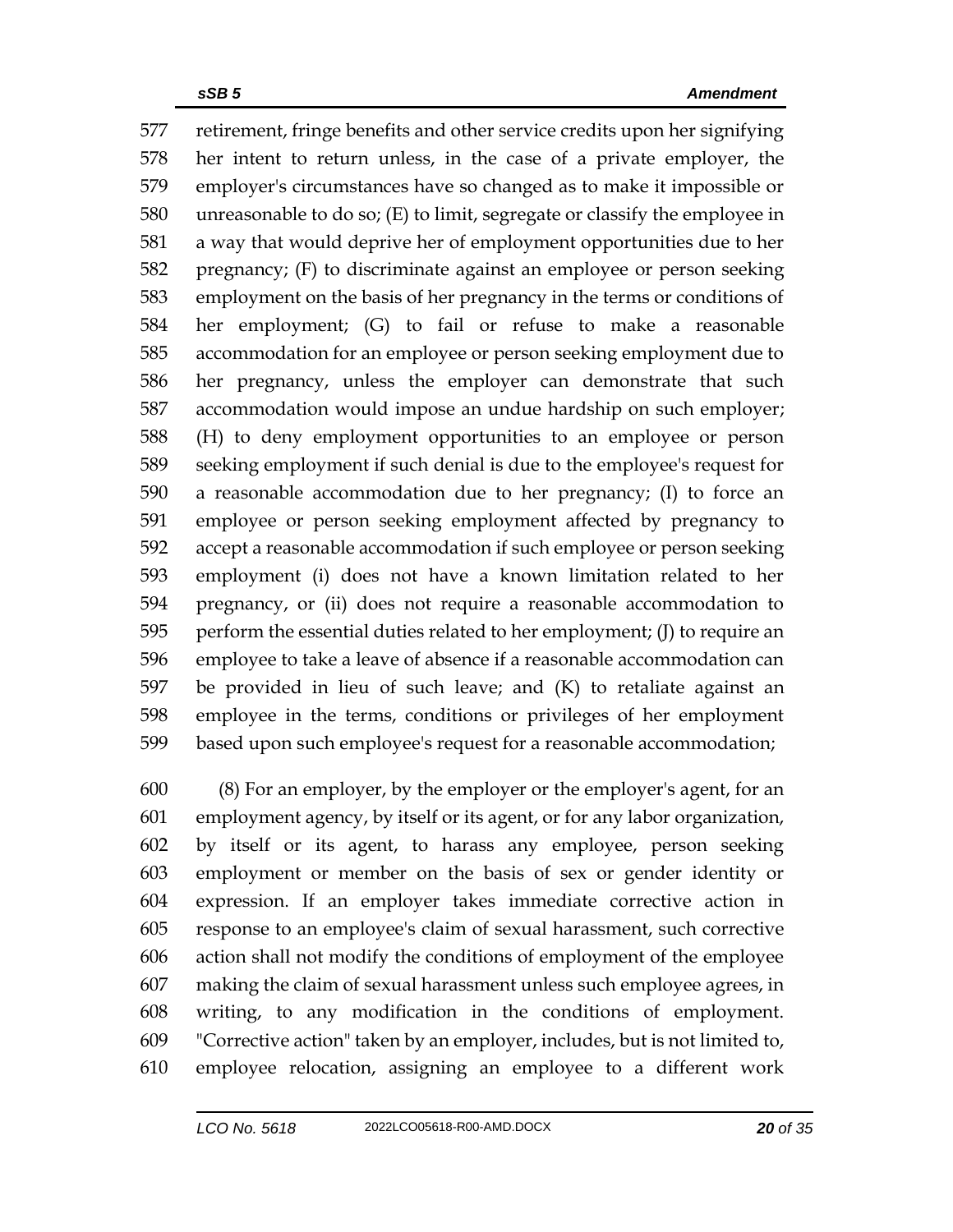schedule or other substantive changes to an employee's terms and conditions of employment. Notwithstanding an employer's failure to obtain a written agreement from an employee concerning a modification in the conditions of employment, the commission may find that corrective action taken by an employer was reasonable and not of detriment to the complainant based on the evidence presented to the commission by the complainant and respondent. As used in this subdivision, "sexual harassment" means any unwelcome sexual advances or requests for sexual favors or any conduct of a sexual nature when (A) submission to such conduct is made either explicitly or implicitly a term or condition of an individual's employment, (B) submission to or rejection of such conduct by an individual is used as the basis for employment decisions affecting such individual, or (C) such conduct has the purpose or effect of **[**substantially**]** interfering with an individual's work performance or creating an intimidating, hostile or offensive working environment;

 (9) For an employer, by the employer or the employer's agent, for an employment agency, by itself or its agent, or for any labor organization, by itself or its agent, to request or require information from an employee, person seeking employment or member relating to the individual's child-bearing age or plans, pregnancy, function of the individual's reproductive system, use of birth control methods, or the individual's familial responsibilities, unless such information is directly related to a bona fide occupational qualification or need, provided an employer, through a physician may request from an employee any such information which is directly related to workplace exposure to substances which may cause birth defects or constitute a hazard to an individual's reproductive system or to a fetus if the employer first informs the employee of the hazards involved in exposure to such substances;

 (10) For an employer, by the employer or the employer's agent, after informing an employee, pursuant to subdivision (9) of this subsection, of a workplace exposure to substances which may cause birth defects or constitute a hazard to an employee's reproductive system or to a fetus,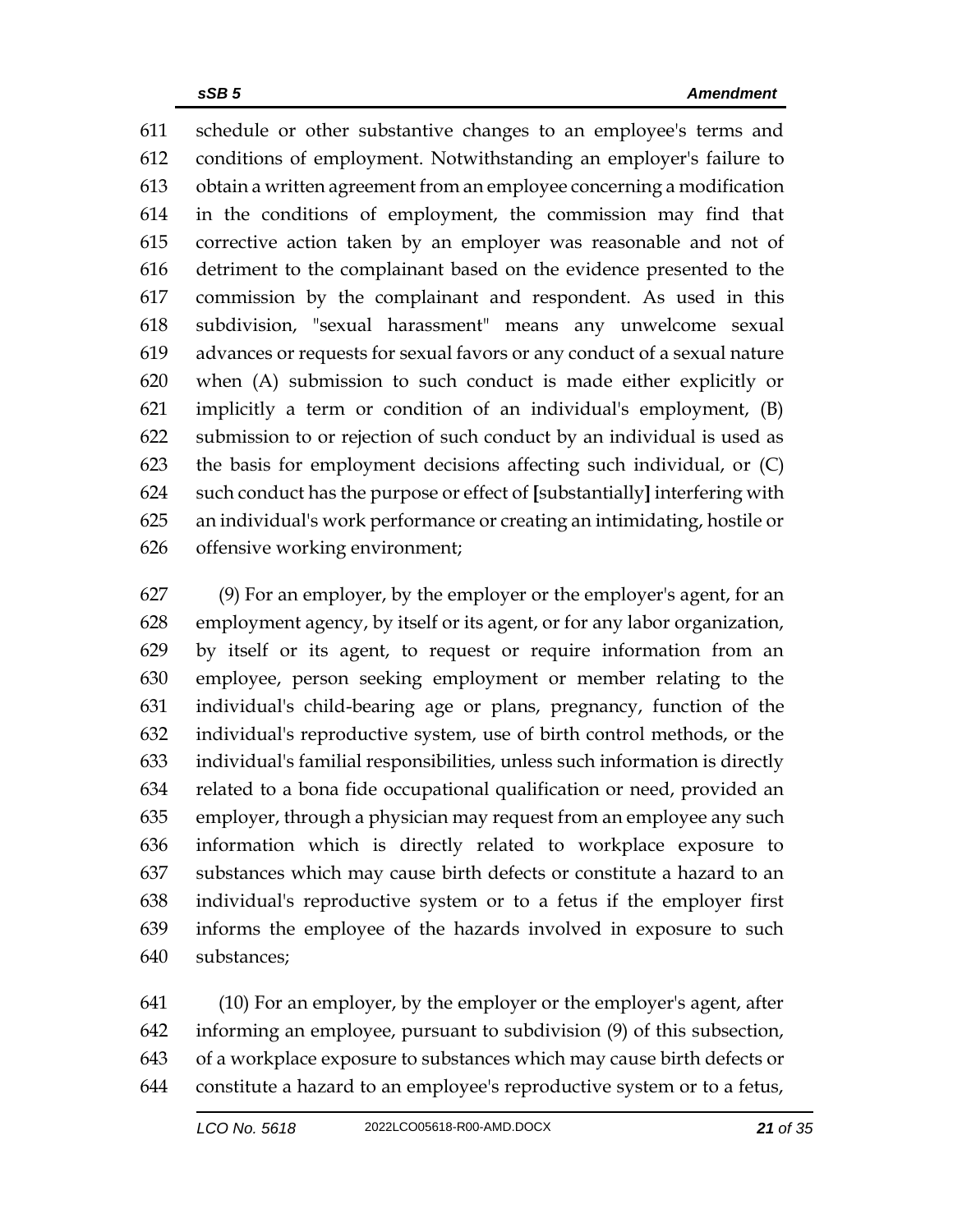to fail or refuse, upon the employee's request, to take reasonable measures to protect the employee from the exposure or hazard identified, or to fail or refuse to inform the employee that the measures taken may be the subject of a complaint filed under the provisions of this chapter. Nothing in this subdivision is intended to prohibit an employer from taking reasonable measures to protect an employee from exposure to such substances. For the purpose of this subdivision, "reasonable measures" shall be those measures which are consistent with business necessity and are least disruptive of the terms and conditions of the employee's employment;

 (11) For an employer, by the employer or the employer's agent, for an employment agency, by itself or its agent, or for any labor organization, by itself or its agent: (A) To request or require genetic information from an employee, person seeking employment or member, or (B) to discharge, expel or otherwise discriminate against any person on the basis of genetic information. For the purpose of this subdivision, "genetic information" means the information about genes, gene products or inherited characteristics that may derive from an individual or a family member;

 (12) For an employer, by the employer or the employer's agent, to request or require a prospective employee's age, date of birth, dates of attendance at or date of graduation from an educational institution on an initial employment application, provided the provisions of this subdivision shall not apply to any employer requesting or requiring such information (A) based on a bona fide occupational qualification or need, or (B) when such information is required to comply with any provision of state or federal law; **[**.**]** and

 $(13)$  (A) For an employer or the employer's agent to deny an employee a reasonable leave of absence in order to: (i) Seek attention for injuries caused by domestic violence including for a child who is a victim of domestic violence, provided the employee is not the perpetrator of the domestic violence against the child; (ii) obtain services including safety planning from a domestic violence agency or rape crisis center, as those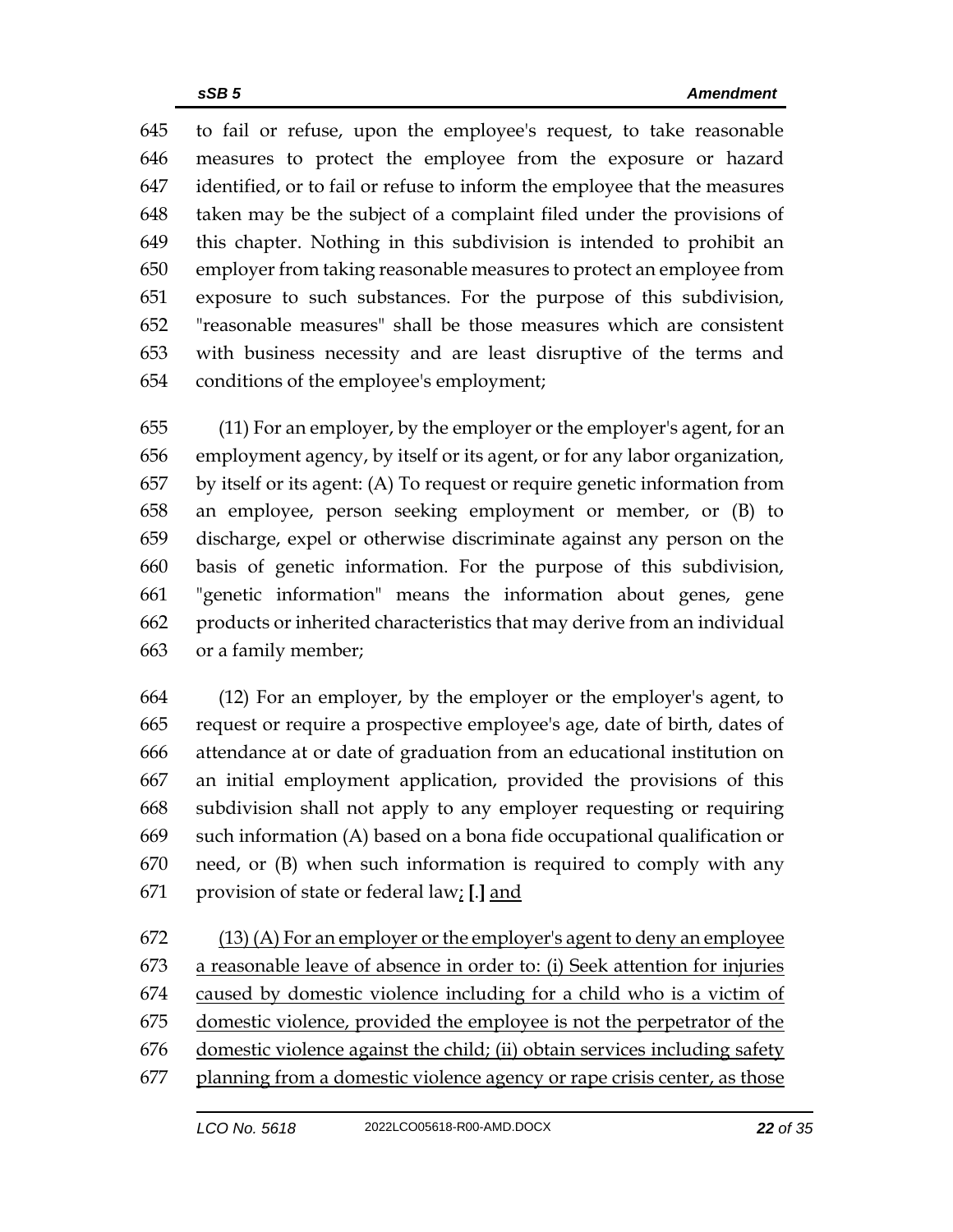terms are defined in section 52-146k, as a result of domestic violence; (iii) obtain psychological counseling related to an incident or incidents of domestic violence, including for a child who is a victim of domestic violence, provided the employee is not the perpetrator of the domestic violence against the child; (iv) take other actions to increase safety from future incidents of domestic violence, including temporary or permanent relocation; or (v) obtain legal services, assisting in the prosecution of the offense, or otherwise participate in legal proceedings in relation to the incident or incidents of domestic violence.

 (B) An employee who is absent from work in accordance with the provisions of subparagraph (A) of this subdivision shall, within a reasonable time after the absence, provide a certification to the employer when requested by the employer. Such certification shall be in the form of: (i) A police report indicating that the employee or the employee's child was a victim of domestic violence; (ii) a court order protecting or separating the employee or employee's child from the perpetrator of an act of domestic violence; (iii) other evidence from the court or prosecuting attorney that the employee appeared in court; or (iv) documentation from a medical professional, domestic violence counselor, as defined in section 52-146k, or other health care provider, that the employee or the employee's child was receiving services, counseling or treatment for physical or mental injuries or abuse resulting in victimization from an act of domestic violence.

(C) Where an employee has a physical or mental disability resulting

 from an incident or series of incidents of domestic violence, such employee shall be treated in the same manner as an employee with any other disability.

 (D) To the extent permitted by law, employers shall maintain the confidentiality of any information regarding an employee's status as a victim of domestic violence.

 (c) (1) The provisions of this section concerning age shall not apply to: (A) The termination of employment of any person with a contract of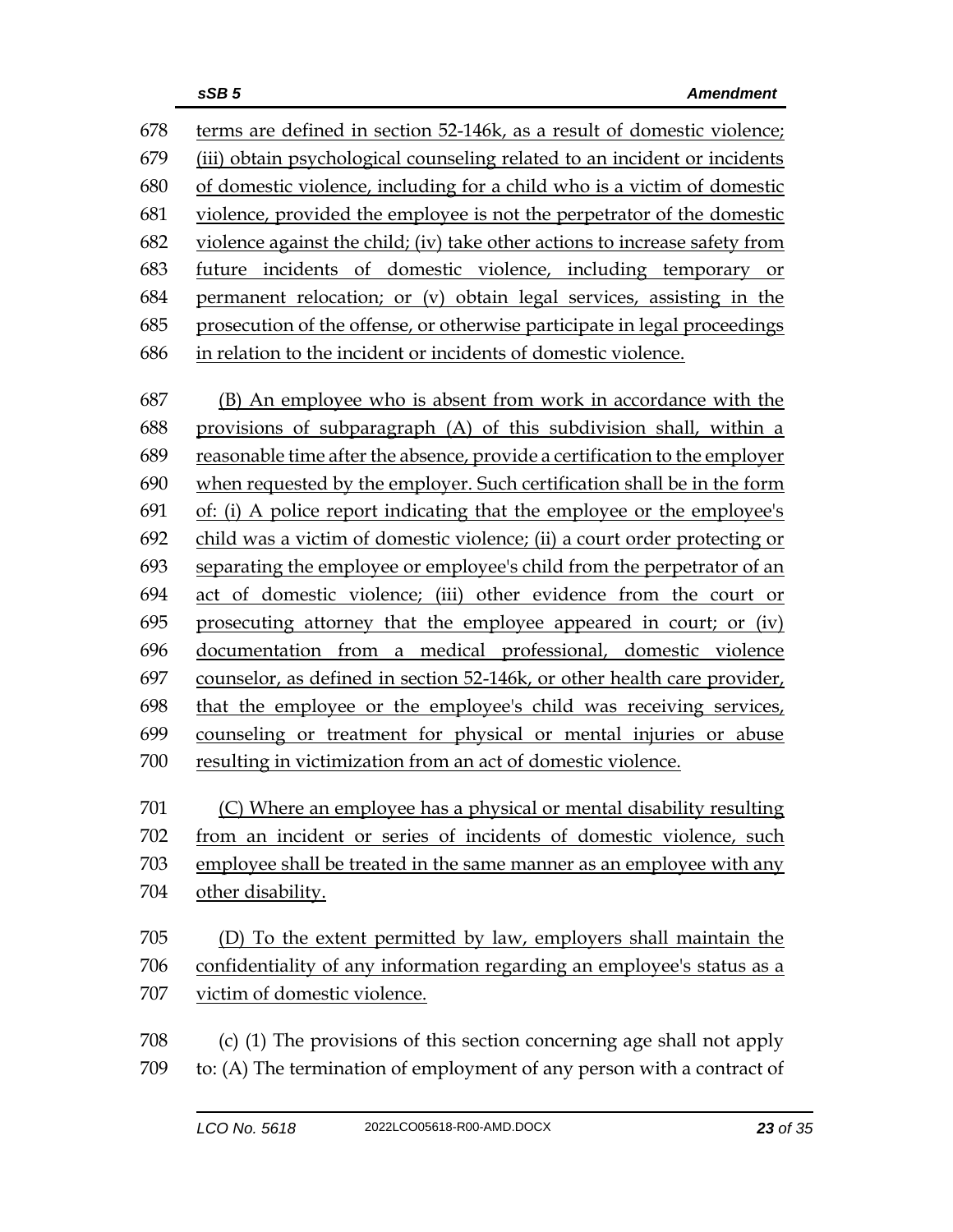unlimited tenure at an independent institution of higher education who is mandatorily retired, on or before July 1, 1993, after having attained the age of seventy; (B) the termination of employment of any person who has attained the age of sixty-five and who, for the two years immediately preceding such termination, is employed in a bona fide executive or a high policy-making position, if such person is entitled to an immediate nonforfeitable annual retirement benefit under a pension, profit-sharing, savings or deferred compensation plan, or any combination of such plans, from such person's employer, which equals, in aggregate, at least forty-four thousand dollars; (C) the termination of employment of persons in occupations, including police work and fire- fighting, in which age is a bona fide occupational qualification; (D) the operation of any bona fide apprenticeship system or plan; or (E) the observance of the terms of a bona fide seniority system or any bona fide employee benefit plan for retirement, pensions or insurance which is not adopted for the purpose of evading said provisions, except that no such plan may excuse the failure to hire any individual and no such system or plan may require or permit the termination of employment on the basis of age. No such plan which covers less than twenty employees may reduce the group hospital, surgical or medical insurance coverage provided under the plan to any employee who has reached the age of sixty-five and is eligible for Medicare benefits or any employee's spouse who has reached age sixty-five and is eligible for Medicare benefits except to the extent such coverage is provided by Medicare. The terms of any such plan which covers twenty or more employees shall entitle any employee who has attained the age of sixty-five and any employee's spouse who has attained the age of sixty-five to group hospital, surgical or medical insurance coverage under the same conditions as any covered employee or spouse who is under the age of sixty-five.

 (2) No employee retirement or pension plan may exclude any employee from membership in such plan or cease or reduce the employee's benefit accruals or allocations under such plan on the basis of age. The provisions of this subdivision shall be applicable to plan years beginning on or after January 1, 1988, except that for any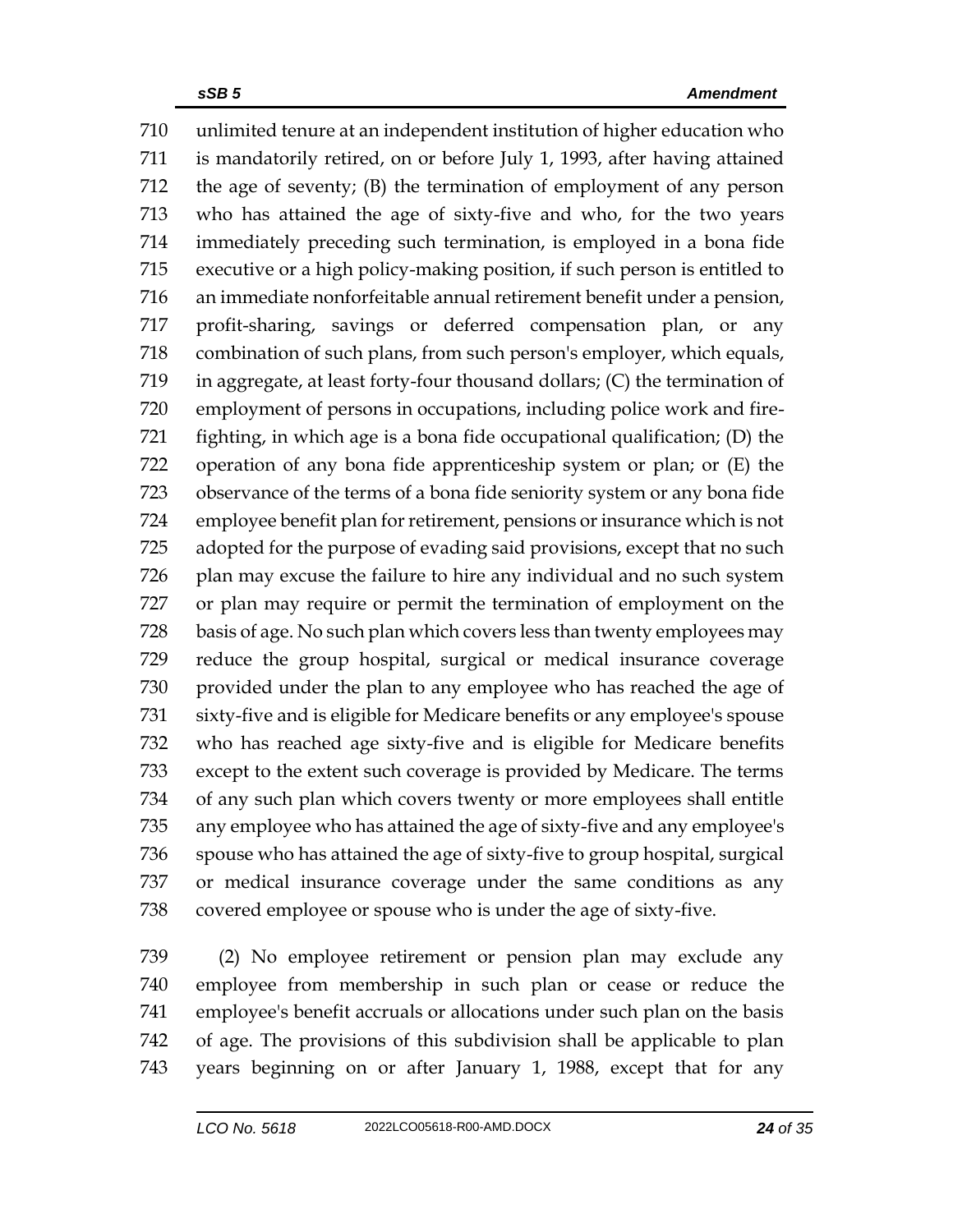collectively bargained plan this subdivision shall be applicable on the earlier of (A) January 1, 1990, or (B) the later of (i) the expiration date of the collective bargaining agreement, or (ii) January 1, 1988.

 (3) The provisions of this section concerning age shall not prohibit an employer from requiring medical examinations for employees for the purpose of determining such employees' physical qualification for continued employment.

 (4) Any employee who continues employment beyond the normal retirement age in the applicable retirement or pension plan shall give notice of intent to retire, in writing, to such employee's employer not less than thirty days prior to the date of such retirement.

 (d) (1) An employer shall provide written notice of the right to be free from discrimination in relation to pregnancy, childbirth and related conditions, including the right to a reasonable accommodation to the known limitations related to pregnancy pursuant to subdivision (7) of subsection (b) of this section to: (A) New employees at the commencement of employment; (B) existing employees within one hundred twenty days after the effective date of this section; and (C) any employee who notifies the employer of her pregnancy within ten days of such notification. An employer may comply with the provisions of this section by displaying a poster in a conspicuous place, accessible to employees, at the employer's place of business that contains the information required by this section in both English and Spanish. The Labor Commissioner may adopt regulations, in accordance with chapter 54, to establish additional requirements concerning the means by which employers shall provide such notice.

 (2) The Commission on Human Rights and Opportunities shall develop courses of instruction and conduct ongoing public education efforts as necessary to inform employers, employees, employment agencies and persons seeking employment about their rights and responsibilities under this section.

(e) It shall not be a defense to a complaint of discrimination under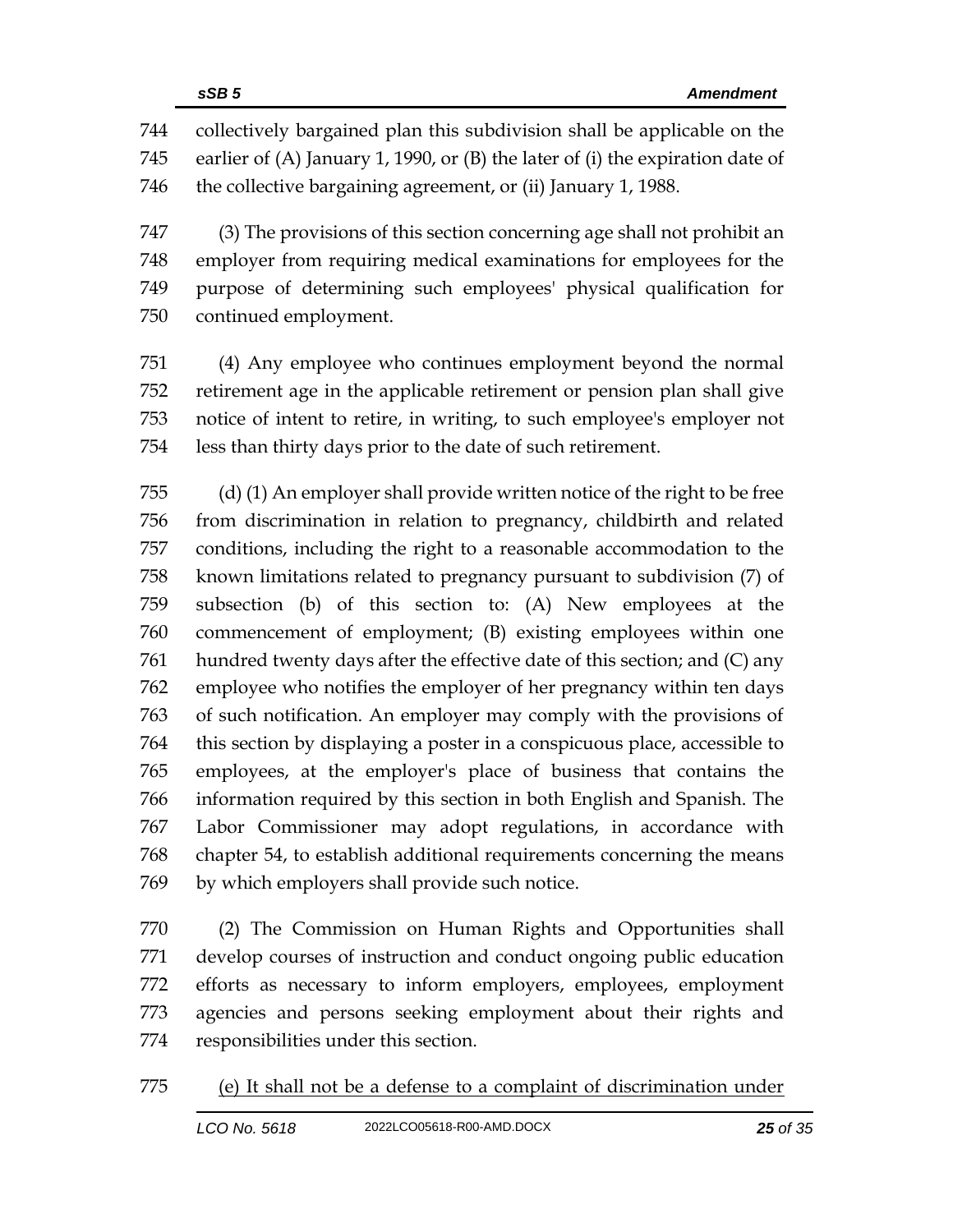this section, filed in accordance with section 46a-82, that the conduct was not severe or pervasive. Conduct constitutes an unlawful discriminatory practice when the conduct subjects an individual to inferior terms, conditions or privileges of employment because of the individual's protected characteristic or characteristics and rises above the level of what a reasonable person with the same protected characteristic or characteristics would consider petty slights or trivial inconveniences. The fact that such individual did not make a complaint about the discrimination to an employer, licensing agency, employment agency or labor organization shall not be determinative of whether such employer, licensing agency, employment agency or labor organization shall be liable.

 Sec. 12. Subsection (c) of section 10a-55c of the general statutes is repealed and the following is substituted in lieu thereof (*Effective October 1, 2022*):

 (c) For purposes of this section "sexual harassment" means with respect to an individual enrolled at an institution of higher education, any unwelcome sexual advances or requests for sexual favors or any conduct of a sexual nature by an agent or employee of an institution of higher education when (1) submission to such conduct is made either explicitly or implicitly a term or condition of an individual's academic success, (2) submission to or rejection of such conduct by an individual is used as the basis for educational decisions affecting such individual, or (3) such conduct has the purpose or effect of **[**substantially**]** interfering with an individual's academic performance or creating an intimidating or hostile educational environment.

 Sec. 13. Subdivision (5) of subsection (a) of section 31-40y of the general statutes is repealed and the following is substituted in lieu thereof (*Effective October 1, 2022*):

 (5) "Sexual harassment" means any unwelcome sexual advances, requests for sexual favors or any other conduct of a sexual nature when (A) submission to such conduct is made either explicitly or implicitly a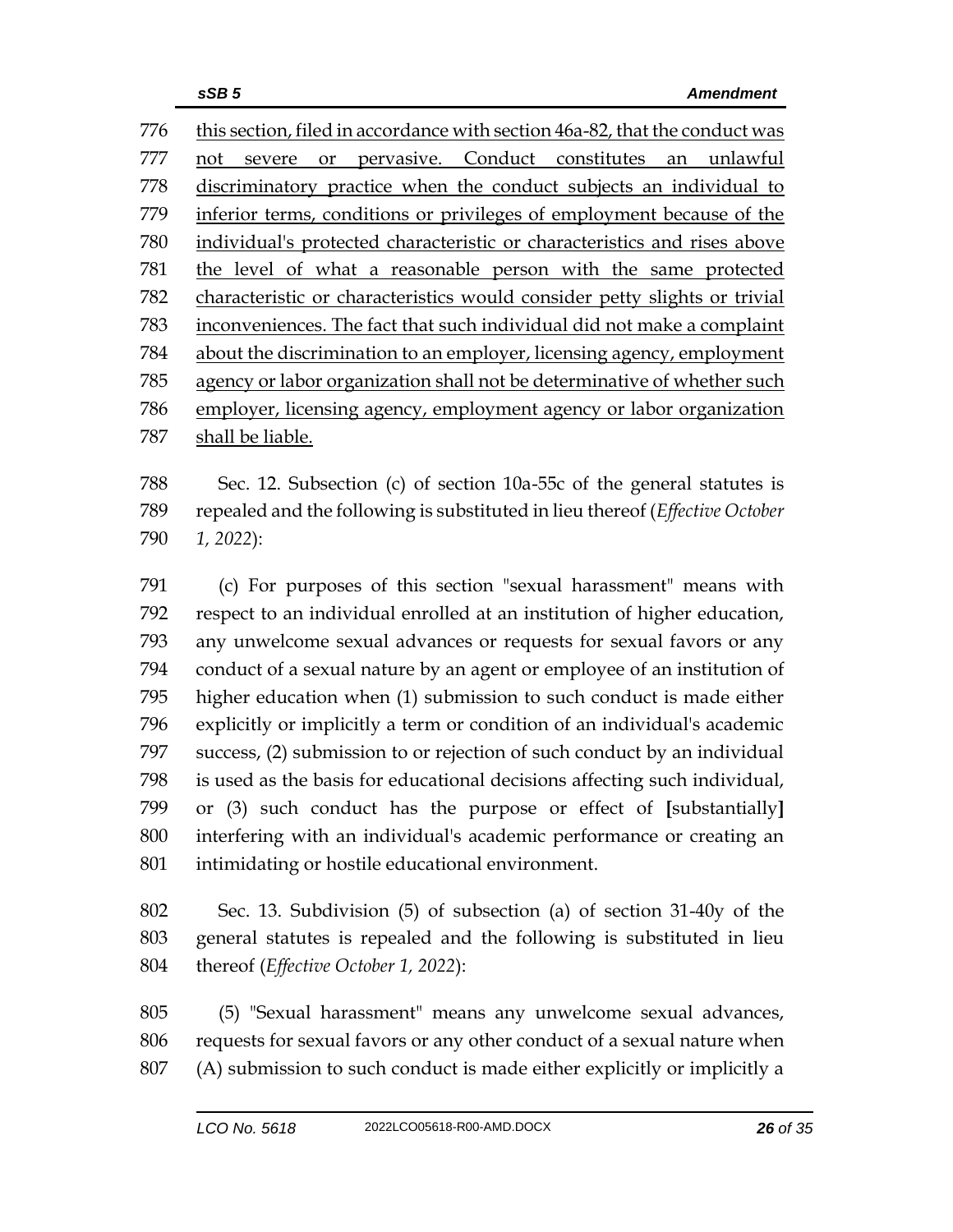term or condition of an intern's internship; (B) submission to or rejection of such conduct by an intern or an individual seeking an internship is used as the basis for workplace decisions affecting such intern or individual; or (C) such conduct has the purpose or effect of **[**substantially**]** interfering with an intern's work performance or creating an intimidating, hostile or offensive working environment.

 Sec. 14. Section 46a-58 of the general statutes is repealed and the following is substituted in lieu thereof (*Effective October 1, 2022*):

 (a) It shall be a discriminatory practice in violation of this section for any person to subject, or cause to be subjected, any other person to the deprivation of any rights, privileges or immunities, secured or protected by the Constitution or laws of this state or of the United States, on account of religion, national origin, alienage, color, race, sex, gender identity or expression, sexual orientation, blindness, mental disability, physical disability, **[**or**]** status as a veteran or status as a victim of domestic violence.

 (b) Any person who intentionally desecrates any public property, monument or structure, or any religious object, symbol or house of religious worship, or any cemetery, or any private structure not owned by such person, shall be in violation of subsection (a) of this section. For the purposes of this subsection, "desecrate" means to mar, deface or damage as a demonstration of irreverence or contempt.

 (c) Any person who places a burning cross or a simulation thereof on any public property, or on any private property without the written consent of the owner, and with intent to intimidate or harass any other person or group of persons, shall be in violation of subsection (a) of this section.

 (d) Any person who places a noose or a simulation thereof on any public property, or on any private property without the written consent of the owner, and with intent to intimidate or harass any other person on account of religion, national origin, alienage, color, race, sex, gender identity or expression, sexual orientation, blindness, mental disability,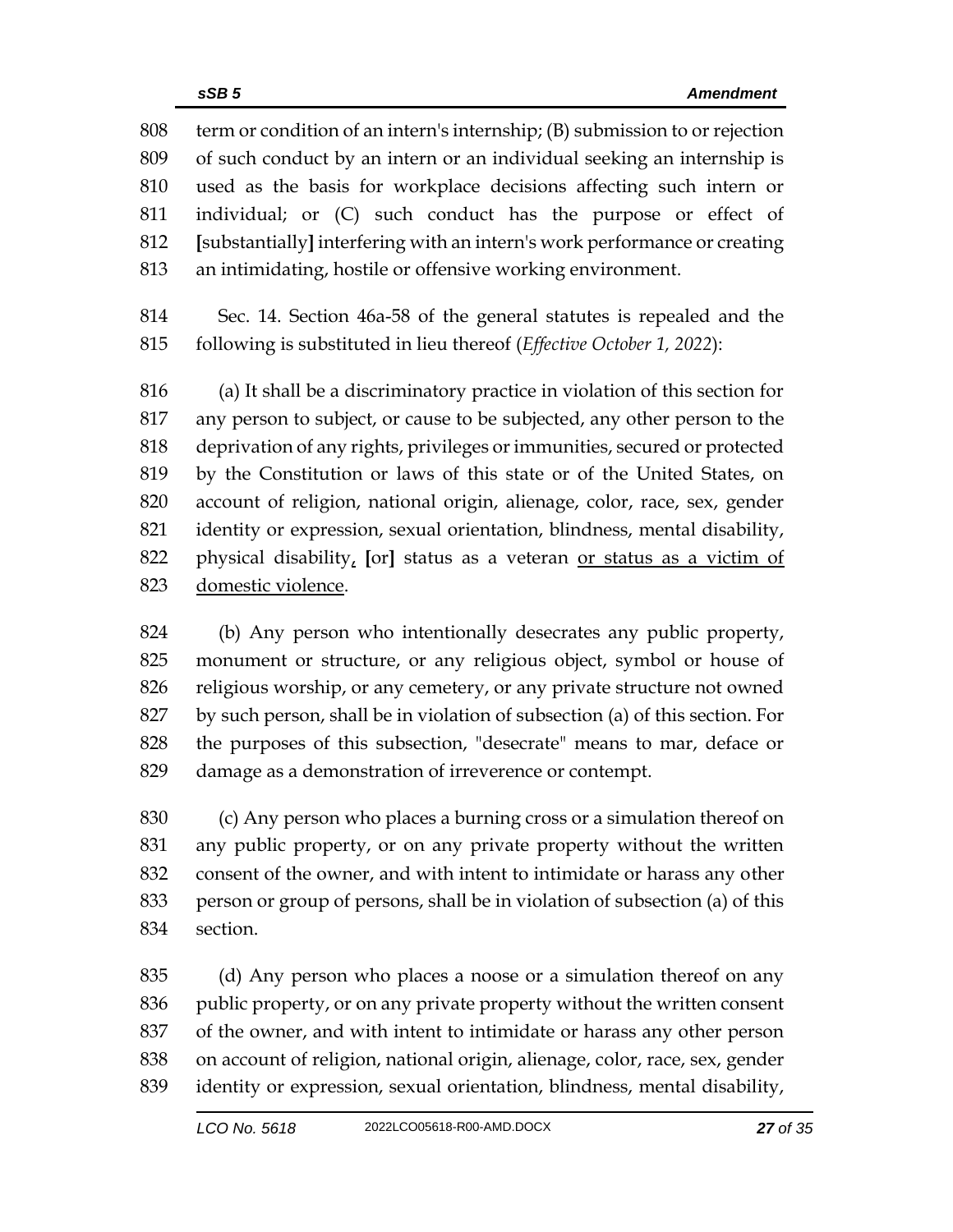physical disability, **[**or**]** status as a veteran or status as a victim of domestic violence, shall be in violation of subsection (a) of this section.

 (e) (1) Except as provided in subdivision (2) of this subsection, any person who violates any provision of this section shall be guilty of a class A misdemeanor and shall be fined not less than one thousand dollars, except that if property is damaged as a consequence of such violation in an amount in excess of one thousand dollars, such person shall be guilty of a class D felony and shall be fined not less than one thousand dollars.

 (2) Any person who violates the provisions of this section by intentionally desecrating a house of religious worship (A) shall be guilty of a class D felony and shall be fined not less than one thousand dollars if property is damaged as a consequence of such violation in an amount up to and including ten thousand dollars, and (B) shall be guilty of a class C felony and shall be fined not less than three thousand dollars if the property damaged as a consequence of such violation is in an amount in excess of ten thousand dollars.

 (3) The minimum amount of any fine imposed by the provisions of this section may not be remitted or reduced by the court unless the court states on the record its reasons for remitting or reducing such fine.

 (4) The court may order restitution for any victim of a violation of this section pursuant to subsection (c) of section 53a-28.

 Sec. 15. Subsection (a) of section 46a-59 of the general statutes is repealed and the following is substituted in lieu thereof (*Effective October 1, 2022*):

 (a) It shall be a discriminatory practice in violation of this section for any association, board or other organization the principal purpose of which is the furtherance of the professional or occupational interests of its members, whose profession, trade or occupation requires a state license, to refuse to accept a person as a member of such association, board or organization because of his race, national origin, creed, sex,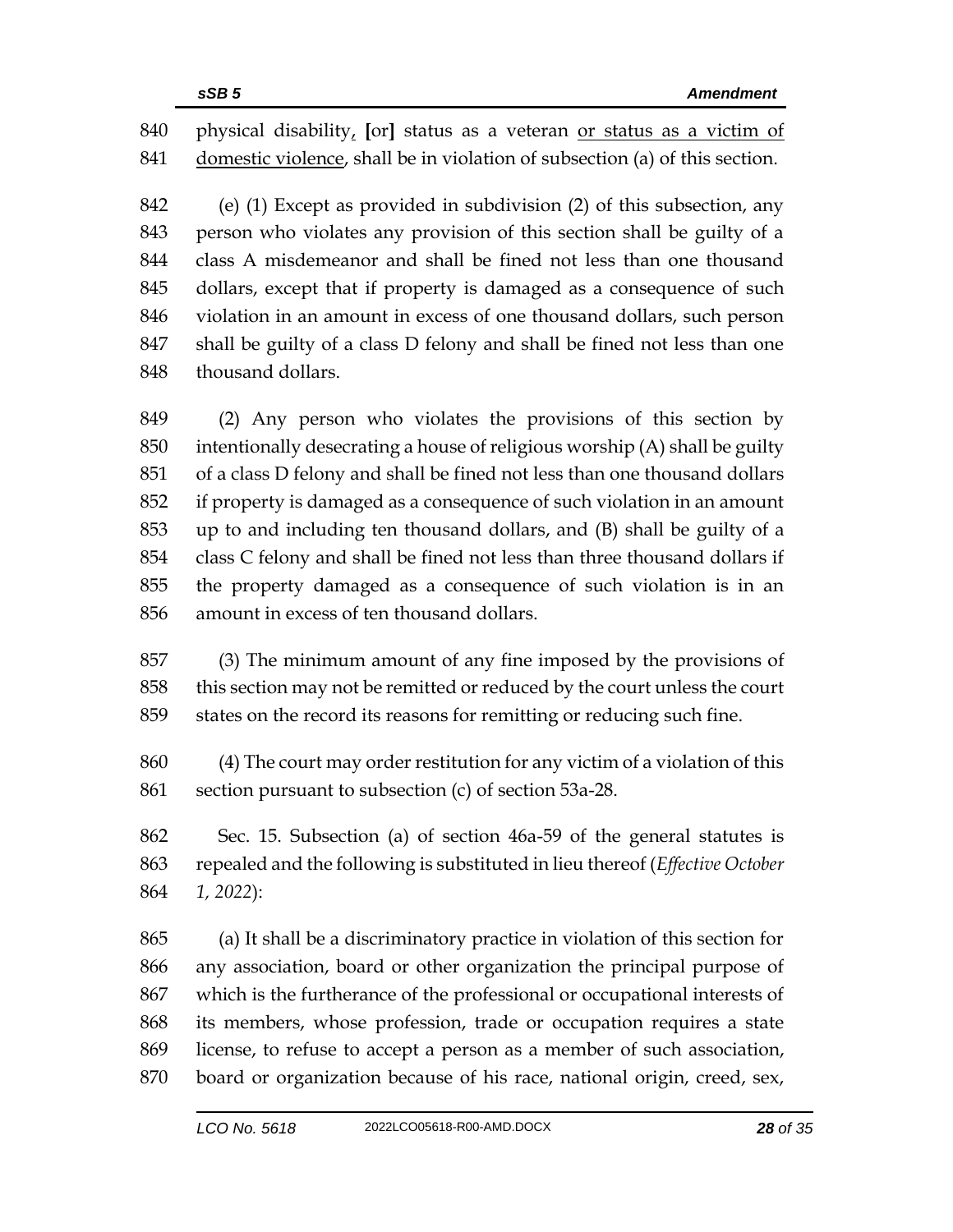gender identity or expression, color, **[**or**]** status as a veteran or status as a victim of domestic violence.

 Sec. 16. Subsection (a) of section 46a-64 of the general statutes is repealed and the following is substituted in lieu thereof (*Effective October 1, 2022*):

 (a) It shall be a discriminatory practice in violation of this section: (1) To deny any person within the jurisdiction of this state full and equal accommodations in any place of public accommodation, resort or amusement because of race, creed, color, national origin, ancestry, sex, gender identity or expression, marital status, age, lawful source of income, intellectual disability, mental disability, physical disability, including, but not limited to, blindness or deafness, **[**or**]** status as a veteran or status as a victim of domestic violence, of the applicant, subject only to the conditions and limitations established by law and applicable alike to all persons; (2) to discriminate, segregate or separate on account of race, creed, color, national origin, ancestry, sex, gender identity or expression, marital status, age, lawful source of income, intellectual disability, mental disability, learning disability, physical disability, including, but not limited to, blindness or deafness, **[**or**]** status as a veteran or status as a victim of domestic violence; (3) for a place of public accommodation, resort or amusement to restrict or limit the right of a mother to breast-feed her child; (4) for a place of public accommodation, resort or amusement to fail or refuse to post a notice, in a conspicuous place, that any blind, deaf or mobility impaired person, accompanied by his guide dog wearing a harness or an orange-colored leash and collar, may enter such premises or facilities; or (5) to deny any blind, deaf or mobility impaired person or any person training a dog as a guide dog for a blind person or a dog to assist a deaf or mobility impaired person, accompanied by his guide dog or assistance dog, full and equal access to any place of public accommodation, resort or amusement. Any blind, deaf or mobility impaired person or any person training a dog as a guide dog for a blind person or a dog to assist a deaf or mobility impaired person may keep his guide dog or assistance dog with him at all times in such place of public accommodation, resort or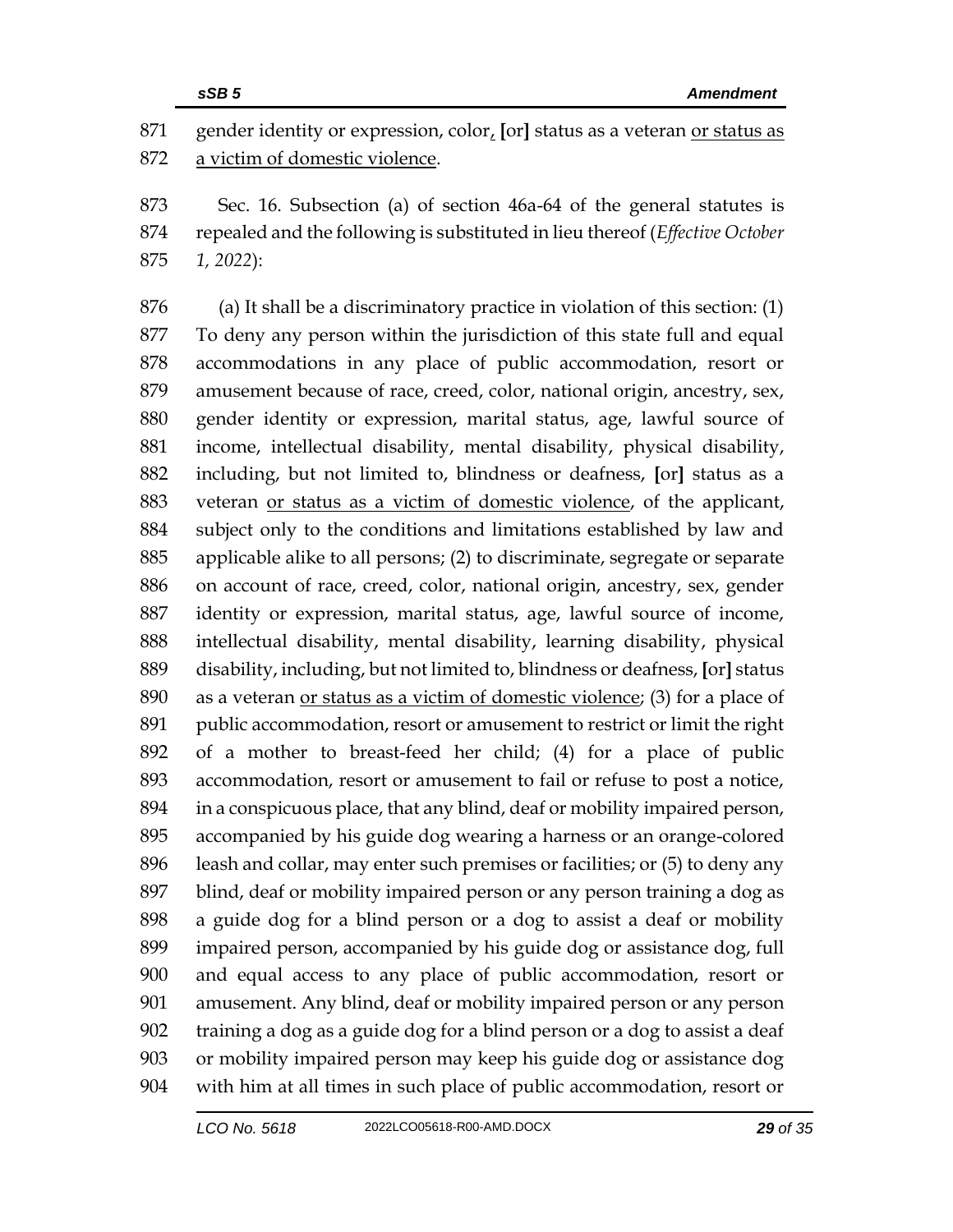*sSB 5 Amendment*  amusement at no extra charge, provided the dog wears a harness or an orange-colored leash and collar and is in the direct custody of such person. The blind, deaf or mobility impaired person or person training a dog as a guide dog for a blind person or a dog to assist a deaf or mobility impaired person shall be liable for any damage done to the premises or facilities by his dog. For purposes of this subdivision, "guide

 dog" or "assistance dog" includes a dog being trained as a guide dog or assistance dog and "person training a dog as a guide dog for a blind person or a dog to assist a deaf or mobility impaired person" means a person who is employed by and authorized to engage in designated training activities by a guide dog organization or assistance dog organization that complies with the criteria for membership in a professional association of guide dog or assistance dog schools and who carries photographic identification indicating such employment and authorization.

 Sec. 17. Subdivision (1) of subsection (a) of section 46a-64c of the general statutes is repealed and the following is substituted in lieu thereof (*Effective October 1, 2022*)

 (1) To refuse to sell or rent after the making of a bona fide offer, or to refuse to negotiate for the sale or rental of, or otherwise make unavailable or deny, a dwelling to any person because of race, creed, color, national origin, ancestry, sex, gender identity or expression, marital status, age, lawful source of income, familial status, **[**or**]** status as a veteran or status as a victim of domestic violence.

 Sec. 18. Subsection (a) of section 46a-66 of the general statutes is repealed and the following is substituted in lieu thereof (*Effective October 1, 2022*):

 (a) It shall be a discriminatory practice in violation of this section for any creditor to discriminate on the basis of sex, gender identity or expression, age, race, color, religious creed, national origin, ancestry, marital status, intellectual disability, learning disability, blindness, physical disability, **[**or**]** status as a veteran or status as a victim of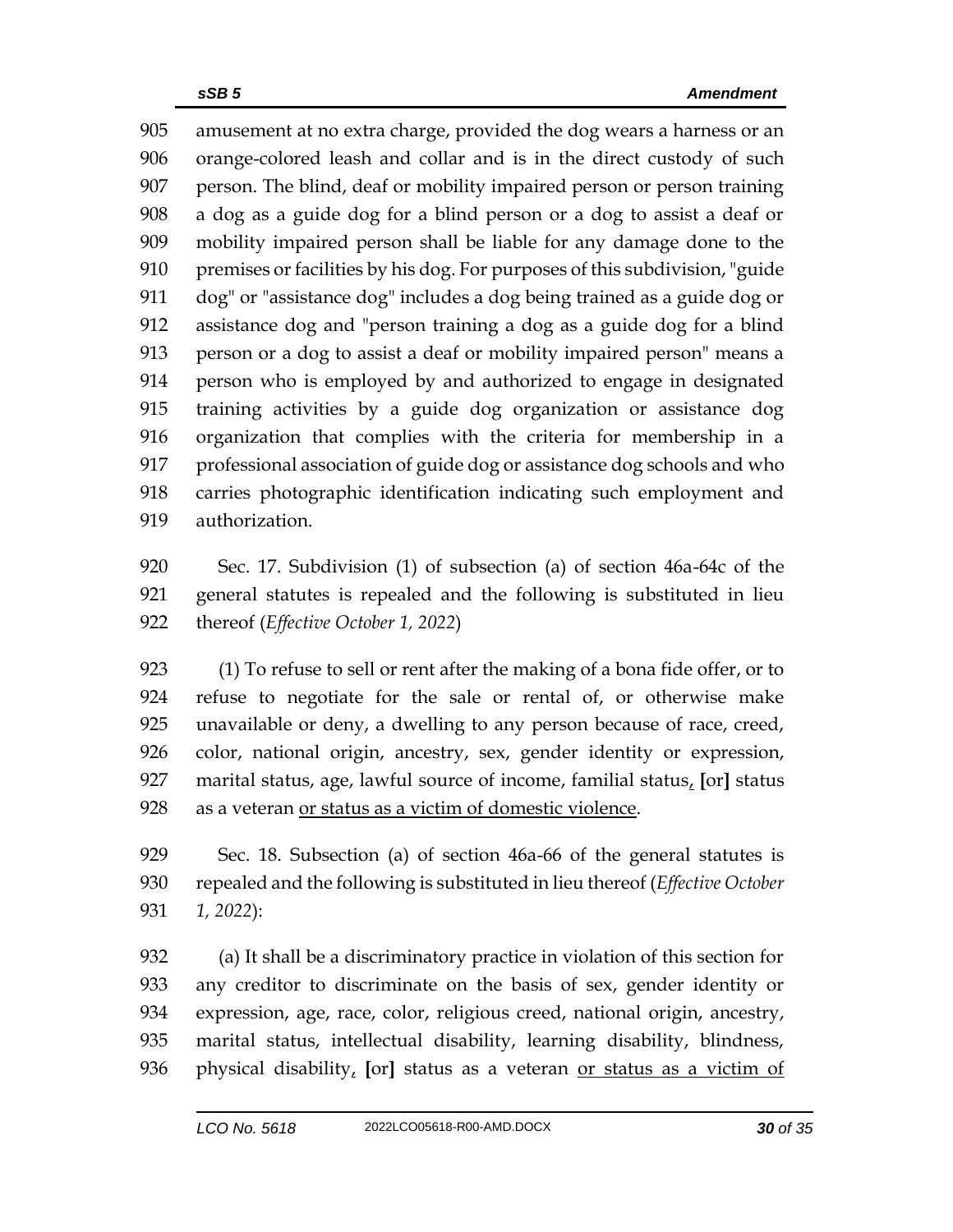domestic violence against any person eighteen years of age or over in any credit transaction.

 Sec. 19. Subsection (a) of section 46a-70 of the general statutes is repealed and the following is substituted in lieu thereof (*Effective October 1, 2022*):

 (a) State officials and supervisory personnel shall recruit, appoint, assign, train, evaluate and promote state personnel on the basis of merit and qualifications, without regard for race, color, religious creed, sex, gender identity or expression, marital status, age, national origin, ancestry, status as a veteran, status as a victim of domestic violence, intellectual disability, mental disability, learning disability or physical disability, including, but not limited to, blindness, unless it is shown by such state officials or supervisory personnel that such disability prevents performance of the work involved.

 Sec. 20. Subsection (a) of section 46a-71 of the general statutes is repealed and the following is substituted in lieu thereof (*Effective October 1, 2022*):

 (a) All services of every state agency shall be performed without discrimination based upon race, color, religious creed, sex, gender identity or expression, marital status, age, national origin, ancestry, intellectual disability, mental disability, learning disability, physical disability, including, but not limited to, blindness, **[**or**]** status as a veteran or status as a victim of domestic violence.

 Sec. 21. Subsection (b) of section 46a-72 of the general statutes is repealed and the following is substituted in lieu thereof (*Effective October 1, 2022*):

 (b) Any job request indicating an intention to exclude any person because of race, color, religious creed, sex, gender identity or expression, 965 marital status, age, national origin, ancestry, status as a veteran, status as a victim of domestic violence, intellectual disability, mental disability, learning disability or physical disability, including, but not limited to,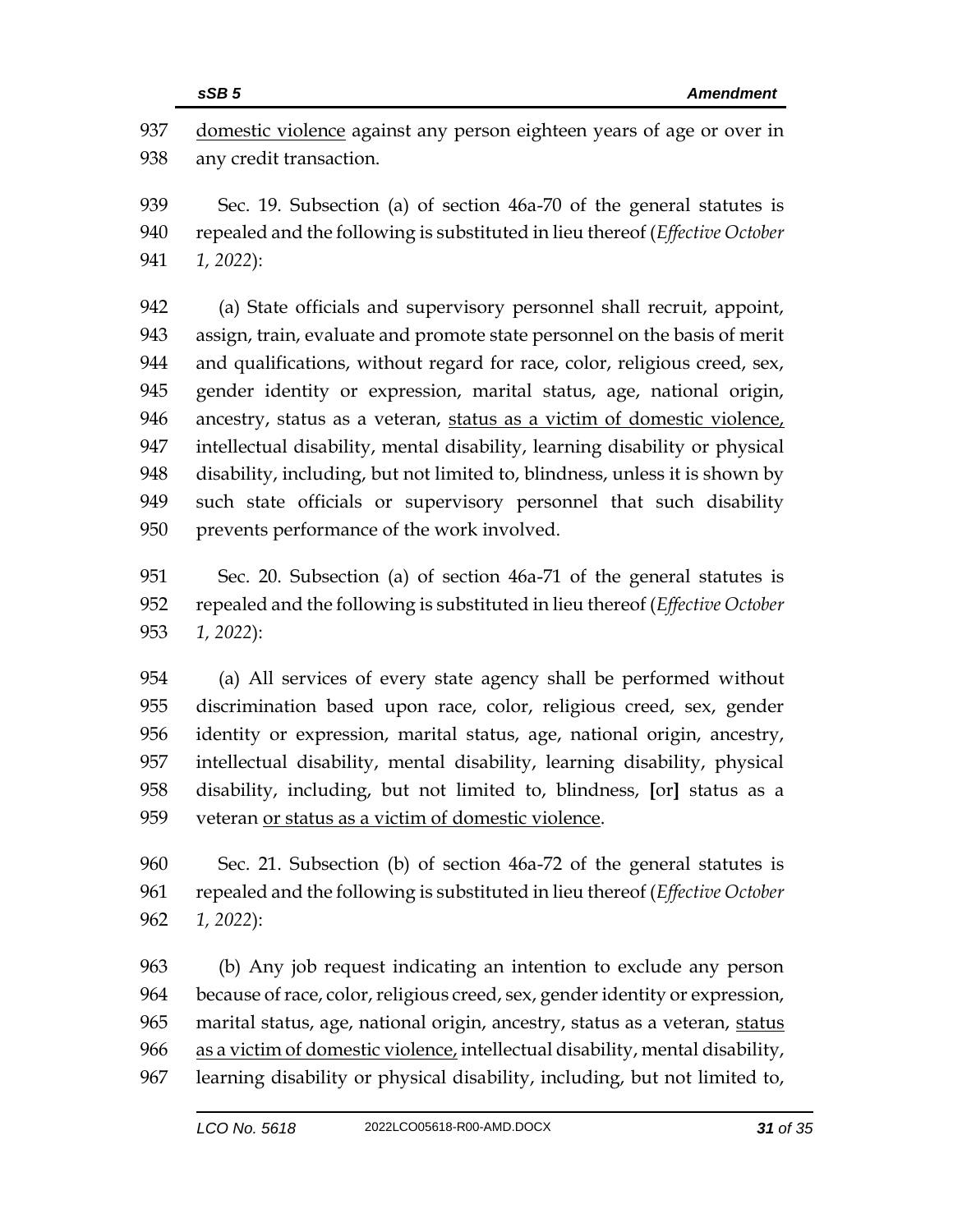blindness, shall be rejected, unless it is shown by such public or private employers that such disability prevents performance of the work involved.

 Sec. 22. Subsection (a) of section 46a-73 of the general statutes is repealed and the following is substituted in lieu thereof (*Effective October 1, 2022*):

 (a) No state department, board or agency may grant, deny or revoke the license or charter of any person on the grounds of race, color, religious creed, sex, gender identity or expression, marital status, age, national origin, ancestry, status as a veteran, status as a victim of domestic violence, intellectual disability, mental disability, learning disability or physical disability, including, but not limited to, blindness, unless it is shown by such state department, board or agency that such disability prevents performance of the work involved.

 Sec. 23. Subsection (a) of section 46a-75 of the general statutes is repealed and the following is substituted in lieu thereof (*Effective October 1, 2022*):

 (a) All educational, counseling, and vocational guidance programs and all apprenticeship and on-the-job training programs of state agencies, or in which state agencies participate, shall be open to all qualified persons, without regard to race, color, religious creed, sex, gender identity or expression, marital status, age, national origin, ancestry, intellectual disability, mental disability, learning disability, physical disability, including, but not limited to, blindness, **[**or**]** status as a veteran or status as a victim of domestic violence.

 Sec. 24. Subsection (a) of section 46a-76 of the general statutes is repealed and the following is substituted in lieu thereof (*Effective October 1, 2022*):

 (a) Race, color, religious creed, sex, gender identity or expression, marital status, age, national origin, ancestry, intellectual disability, mental disability, learning disability, physical disability, including, but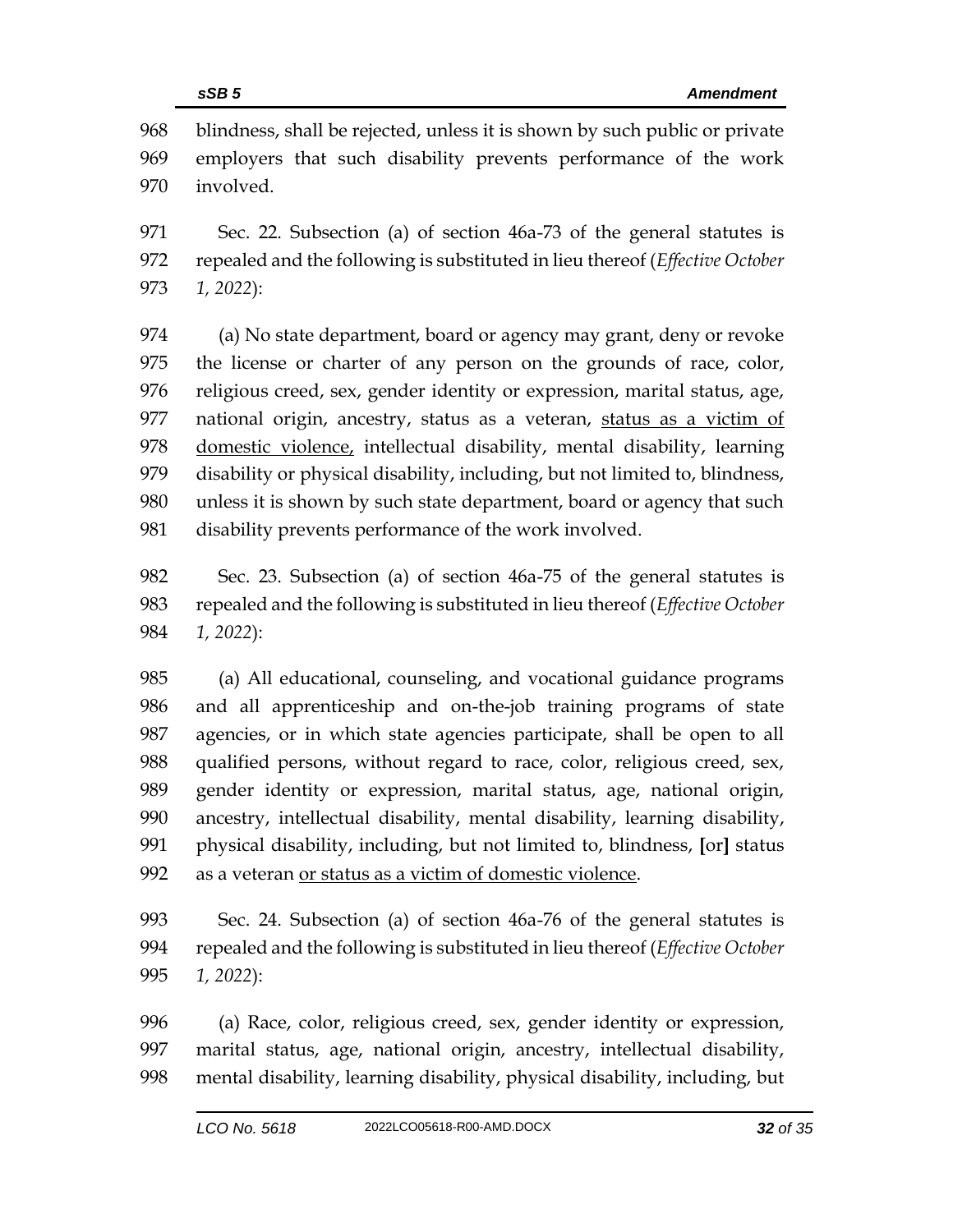not limited to, blindness, **[**or**]** status as a veteran or status as a victim of domestic violence, shall not be considered as limiting factors in state- administered programs involving the distribution of funds to qualify applicants for benefits authorized by law.

 Sec. 25. Section 46a-55 of the general statutes is repealed and the following is substituted in lieu thereof (*Effective from passage*):

 (a) The executive director **[**, through the supervising attorney,**]** shall assign a commission legal counsel to represent the commission in any proceeding wherein any state agency or state officer is an adversary party and in such other matters as the commission and the Attorney General may jointly prescribe.

 (b) The executive director **[**, through the supervising attorney,**]** may assign a commission legal counsel to represent the commission in any hearing or appeal under subparagraph (A) of subdivision (2) of subsection (e) of section 4-61dd. Commission legal counsel may intervene as a matter of right in any such hearing or appeal without permission of the parties, a hearing officer or the court.

 (c) The executive director **[**, through the supervising attorney,**]** may, within available appropriations, assign a commission legal counsel to bring a civil action concerning an alleged discriminatory practice, in accordance with this subsection, in lieu of an administrative hearing pursuant to section 46a-84, when the executive director determines that a civil action is in the public interest and if the parties to the administrative hearing mutually agree, in writing, to the bringing of such civil action by commission legal counsel. The commission legal counsel shall bring such a civil action in the Superior Court not later than ninety days following the date the commission legal counsel notifies the parties of the executive director's determination. Such civil action may be served by certified mail and shall not be subject to the provisions of section 46a-100, 46a-101 or 46a-102. The jurisdiction of the Superior Court in an action brought under this subsection shall be limited to such claims, counterclaims, defenses or the like that could be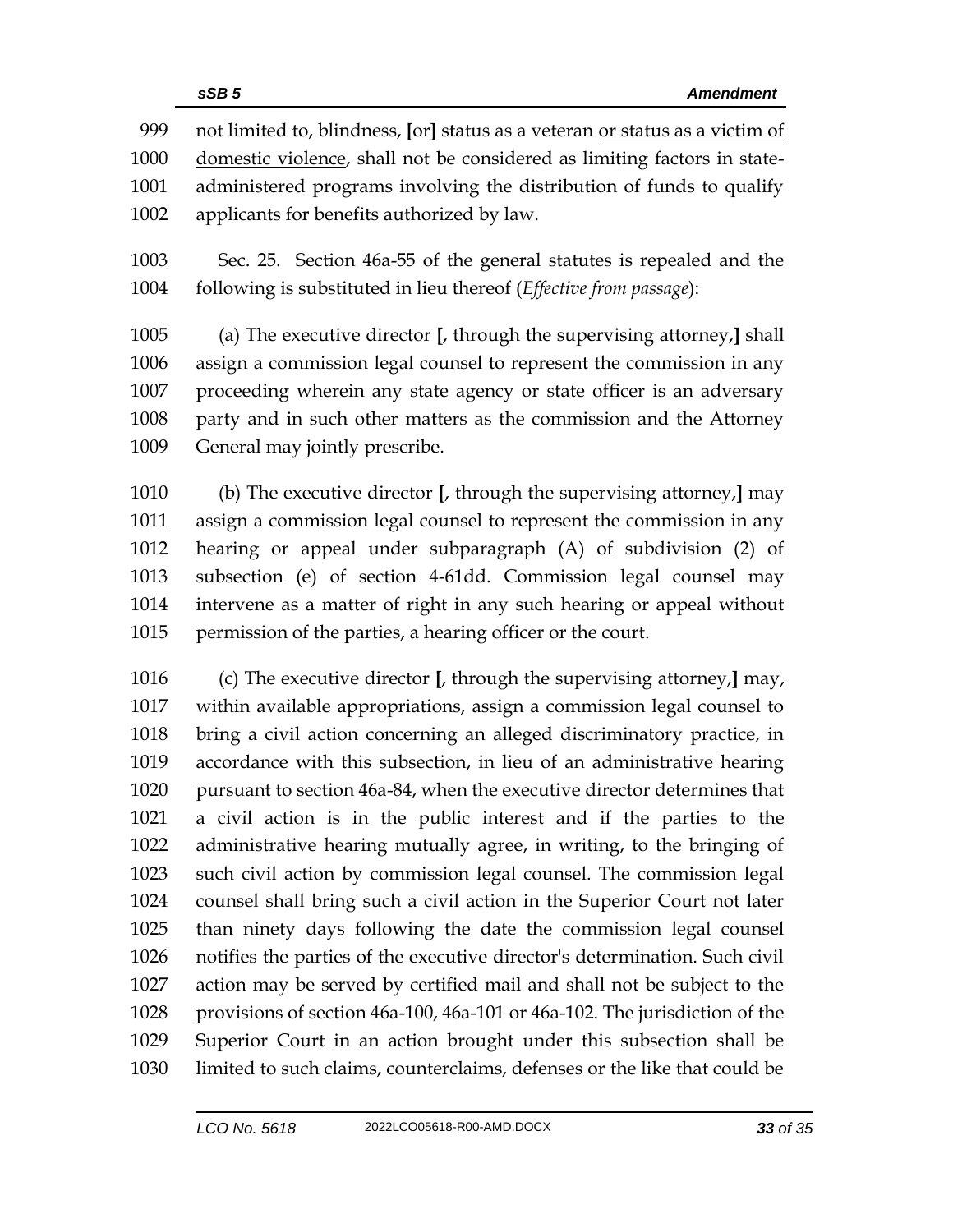presented at an administrative hearing before the commission, had the complaint remained with the commission for disposition. A complainant may intervene as a matter of right without permission of the court or the parties. The civil action shall be tried to the court without a jury. If the commission legal counsel determines that the interests of the state will not be adversely affected, the complainant or attorney for the complainant shall present all or part of the case in support of the complaint. The court may grant any relief available under section 46a- 104. Where the Superior Court finds that a respondent has committed a discriminatory practice, the court shall grant the commission its fees and costs and award the commission a civil penalty, not exceeding ten thousand dollars, provided such discriminatory practice has been established by clear and convincing evidence, which shall be payable to the commission and used by the commission to advance the public interest in eliminating discrimination."

| sections: |                 |                 |
|-----------|-----------------|-----------------|
| Section 1 | October 1, 2022 | New section     |
| Sec. 2    | October 1, 2022 | New section     |
| Sec. 3    | October 1, 2022 | New section     |
| Sec. 4    | October 1, 2022 | New section     |
| Sec. 5    | October 1, 2022 | New section     |
| Sec. 6    | from passage    | New section     |
| Sec. 7    | July 1, 2022    | New section     |
| Sec. 8    | October 1, 2022 | 46a-51          |
| Sec. 9    | from passage    | 46a-54          |
| Sec. 10   | October 1, 2022 | $46a-56(a)$     |
| Sec. 11   | October 1, 2022 | $46a-60$        |
| Sec. 12   | October 1, 2022 | $10a-55c(c)$    |
| Sec. 13   | October 1, 2022 | $31-40y(a)(5)$  |
| Sec. 14   | October 1, 2022 | 46a-58          |
| Sec. 15   | October 1, 2022 | $46a-59(a)$     |
| Sec. 16   | October 1, 2022 | $46a-64(a)$     |
| Sec. 17   | October 1, 2022 | $46a-64c(a)(1)$ |
| Sec. 18   | October 1, 2022 | $46a - 66(a)$   |
| Sec. 19   | October 1, 2022 | $46a-70(a)$     |

This act shall take effect as follows and shall amend the following